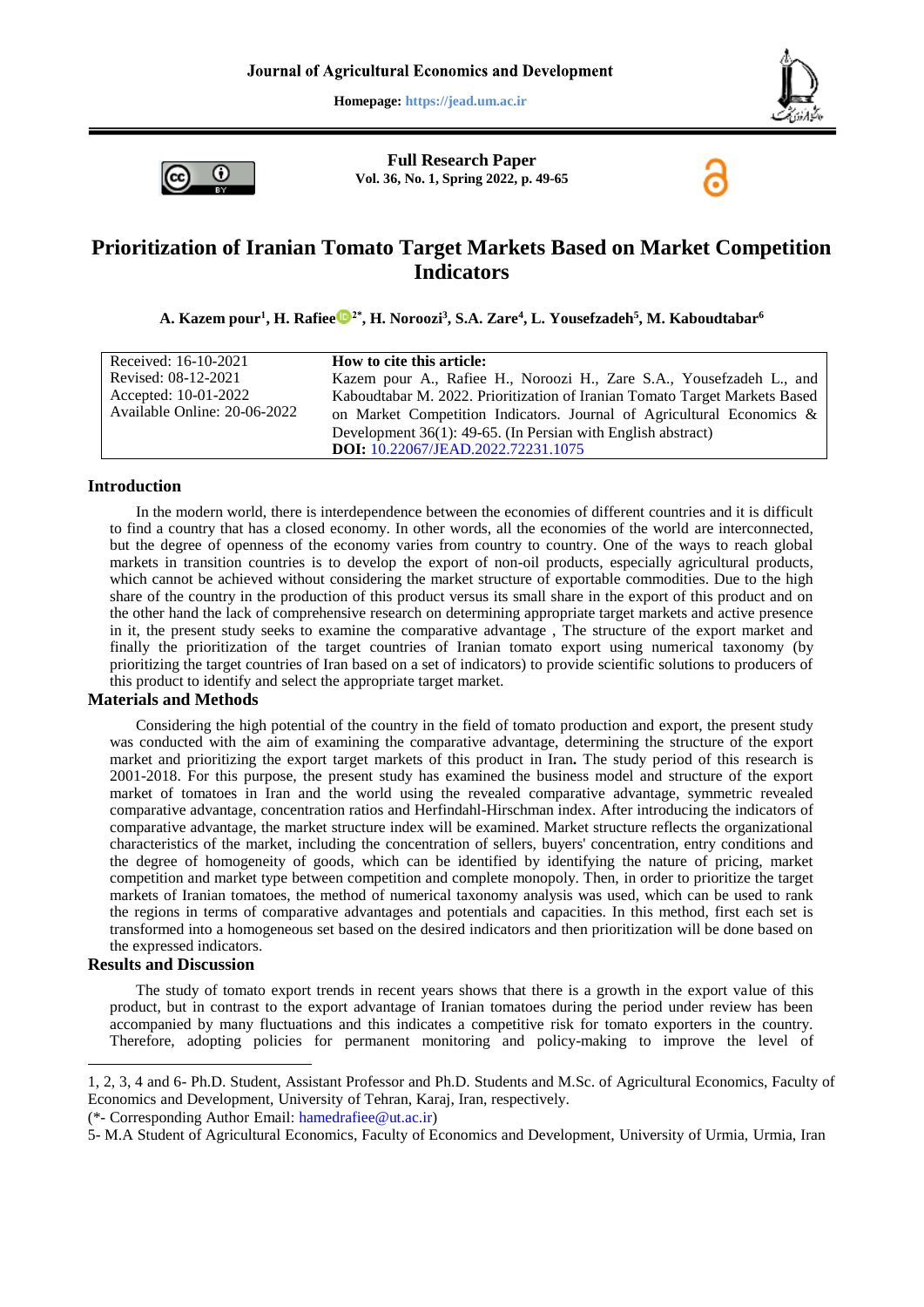competitiveness of Iranian exporters, such as raising the quality of packaging, advertising to introduce the product in new and developed markets, as well as setting preferential tariffs with other countries seems necessary. The study of the structure of the Iranian tomato market showed that during the period under review, the structure of the Iranian tomato export market was not diverse and focused on a few specific countries, which caused instability and a decrease in foreign currency income from tomato exports. The bargaining power of Iran in the world market of this product has decreased, which has ultimately been to the detriment of Iran and the benefit of importing countries. Therefore, it is recommended in the field of trade of this product by identifying new and emerging export target markets and shipping commodities to these countries, as well as increasing the number of export target markets and bringing Iran's export market closer to a competitive state, to prevent Iran's tomato exports to concentrate on a few limited and traditional markets (dominant firm).

### **Conclusion**

In this study, using the method of numerical taxonomy analysis as an efficient method, we tried to identify Iran's export target markets during the period 2001-2009. Finally, according to the ten indicators of market attractiveness, potential target markets for future exports of Iranian tomatoes were selected. The results of prioritizing the target markets of Iranian tomatoes showed that out of 25 countries importing Iranian tomatoes, 23 countries were among the target markets for exporting Iranian tomatoes. Among the major actual markets of Iranian tomatoes, which account for the largest imports of this product from Iran, only 4 countries, Azerbaijan, Afghanistan, UAE and Armenia are among the 10 countries with high priority, and the rest of the importers of tomatoes from Iran is considered as a target market with low priority. Therefore, in the export of tomatoes, a policy should be adopted that shifts the main focus to high-priority countries to penetrate them with full awareness of all the conditions of the target markets, especially the tastes of customers.

**Keywords:** Export market structure, Iran, Herfindahl-Hirschman index, Numerical, Target market, Taxonomy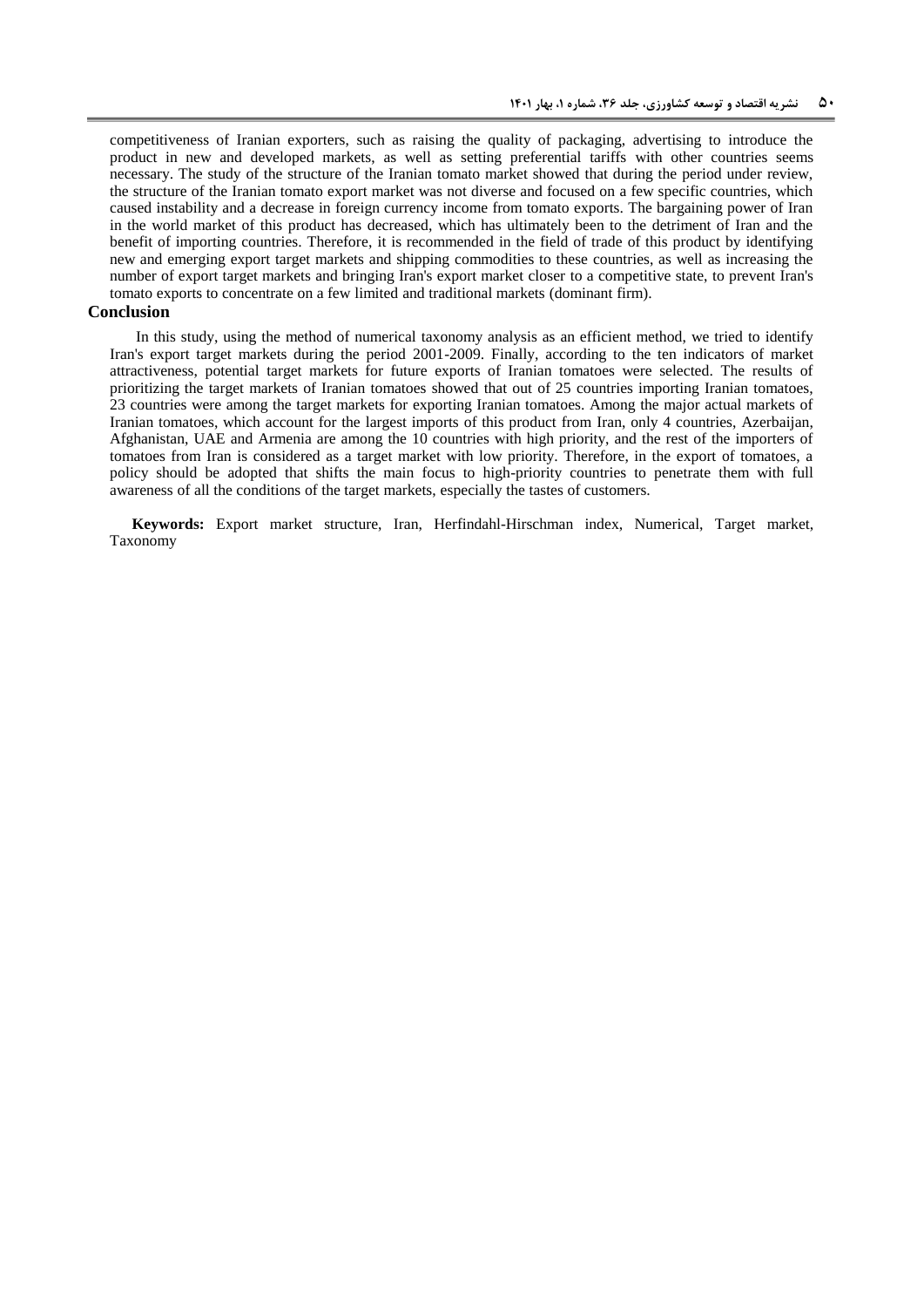

**کاظم پور و همکاران، اولویتبندی بازارهای هدف گوجه فرنگی ایران بر اساس شاخصهای رقابت بازاری 05 https://jead.um.ac.ir**

**مقاله پژوهشی جلد ،63 شماره ،1 بهار ،1041 ص 04-36**

**اولویتبندی بازارهای هدف گوجه فرنگی ایران بر اساس شاخصهای رقابت بازاری** 

**- حامد رفیعی <sup>1</sup> اتابک کاظم پور - حسین نوروزی 2\* - سید عباس زارع <sup>3</sup> 4 - لیال یوسف زاده 5 - مطهره کبودتبار 6** تاریخ دریافت: 0277/70/42 تاریخ پذیرش: 0277/07/47

### **چکیده**

نظر به پتانسیل بالای کشور در زمینه تولید و صادرات گوجه فرنگی پژوهش حاضر با هدف بررسی مزیت نسبی، تعیـین سـاختار بـازار صـادراتی و اولویتبندی بازارهای هدف صادراتی این محصول در ایران صورت پذیرفته است. دوره مورد مطالعه این پژوهش ۹۷-۱۳۸۰ میباشد. بدین منظور مطالعه حاضر با استفاده از شاخص های مزیت نسبی آشکارشده، مزیت نسبی آشکار شده متقارن، نسبتهای تمرکز و شاخص هرفیندال– هیرشمن بـه بررسـی الگوی تجاری و ساختار بازار صادراتی گوجه فرنگی ایران و جهان پرداخته است. در ادامه به منظور اولویتبندی بازارهای هدف گوجـه فرنگـی ایـران از روش تحلیل تاکسونومی عددی استفاده شد. نتایج نشان داد که مزیت نسیی گوجه فرنگی ایران در سالهای مورد مطالیه با نوسانات زیادی همراه بوده و ریسک رقابتی برای صادرکنندگان این محصول در ایران نسبت به رقبا بالاتر بوده است. ساختار بازار صـادراتی ایـن محصـول در جهـان ابتـدا انحصـار چندجانیه بسته بوده است که با گذشت زمان رقابتیتر شده و به انحصار چندجانیه تغییر یافته است. سارتار بازار صادراتی گوجه فرنگی ایران همواره بنگاه مسلط بوده است که ایس وضییت به دلیل کاهش درآمد ارزی حاصل از صادرات ایران و کاهش قدرت چانه زنی ایران در بازار های جهانی عمدتاً به ضرر کشور ایران و به نفع کشورهای وارد کننده میباشد. با توجه به شاخص های مورد بررسی نتایج حاکی از آن است کـه کشـورهای ازبکسـتان، ارمنسـتان، اکرایس قرقیزستان و آذربایجان به ترتیب بهتریس بازارها برای گوجه فرنگی ایران محسوب میشوند. لذا پیشنهاد میشود با تمرکز بر کشورهای اولویتدار و با بررسی شرایط موجود در بازارهای هدف بویژه سلیقه مشتریان در آنها نفوذ کرد.

**واژههای کلیدی:** ایران، بازار هدف، تاکسونومی عددی، ساختار بازار صادراتی، شاخص هرفیندال– هیرشمن

 $\overline{a}$ 

#### **مقدمه**

بخش کشاورزی ببه عنبوان یکبی از محبر هبای اصبلی رشبد اقتصادی به ویژه در کشورهای در حال توسیهی فقیر مطرح بوده و از آن به عنوان نیروی محرکه رشد اقتصادی در مراحل اولیه توسیه یباد کردهاند )[1942 ,Todaro](#page-15-0)). در هر شرایطی توسیه بخبش کشباورزی پیش شرط توسیه اقتصادی کشور بوده و تا زمانی که موانع توسیه ایس بخش برطرف نشود دیگر بخشها نیز به شبکوفایی رشبد و توسبیه دسبت نخواهنبد یافبت [\)](#page-14-0) [,Mohammadinejad and Barkhordar](#page-14-0)

0 2 8 4 و -6 بببهترتیببب دانشببجوی دکتببری اسببتادیار دانشببجویان دکتببری و دانش آموخته کارشناسی ارشد اقتصاد کشاورزی، دانشگاه تهران، کرج، ایران )Email: [Hamedrafiee@ut.ac.ir](mailto:Hamedrafiee@ut.ac.ir) :مسئول نویسنده -)\* -5 دانشجوی کارشناسی ارشد اقتصاد کشاورزی دانشگاه ارومیه ارومیه ایران DOI: [10.22067/JEAD.2022.72231.1075](https://dx.doi.org/10.22067/JEAD.2022.72231.1075)

### .)[2018](#page-14-0)

در دنیای مدرن وابستگی متقابل بیس اقتصاد کشبورهای مختلب وجود داشته و بهسختی میتوان کشوری پیدا کرد که اقتصادی بسبته داشته باشد، بهعبارتدیگر تمام اقتصادهای جهان بـا یکـدیگر ارتبـاط دارند اما درجه باز بودن اقتصاد از یک کشور به کشور دیگبر متفباوت است )[2013 ,Vijayasri](#page-15-1)). از راههای دستیابی به بازارهای جهبانی در کشورهای در حال گذار توسیه صادرات محصوالت غیرنفتی ببه ویب ژه محصولات کشاورزی است که بدون توجه به ساختار بازار کالاهبای صادراتی به دست نمیآید )2011 ,*al et* [Sadeghi](#page-15-2)).

از سوی دیگر افزایش سبه صبادرات محصبوالت کشباورزی در اقتصادهای متکی به نفت همچون ایران همواره یکی از اولویتهبای اصلی برنامهریزان و سیاستگذاران در عرصه تجارت ببوده اسبت. ببه منظور کسب درآمد ارزی و نفوذ در بازارهای همگن، تعیین بازارهبای هدف صادراتی مناسب برای محصوالت امبری ضبروری اسبت. ببازار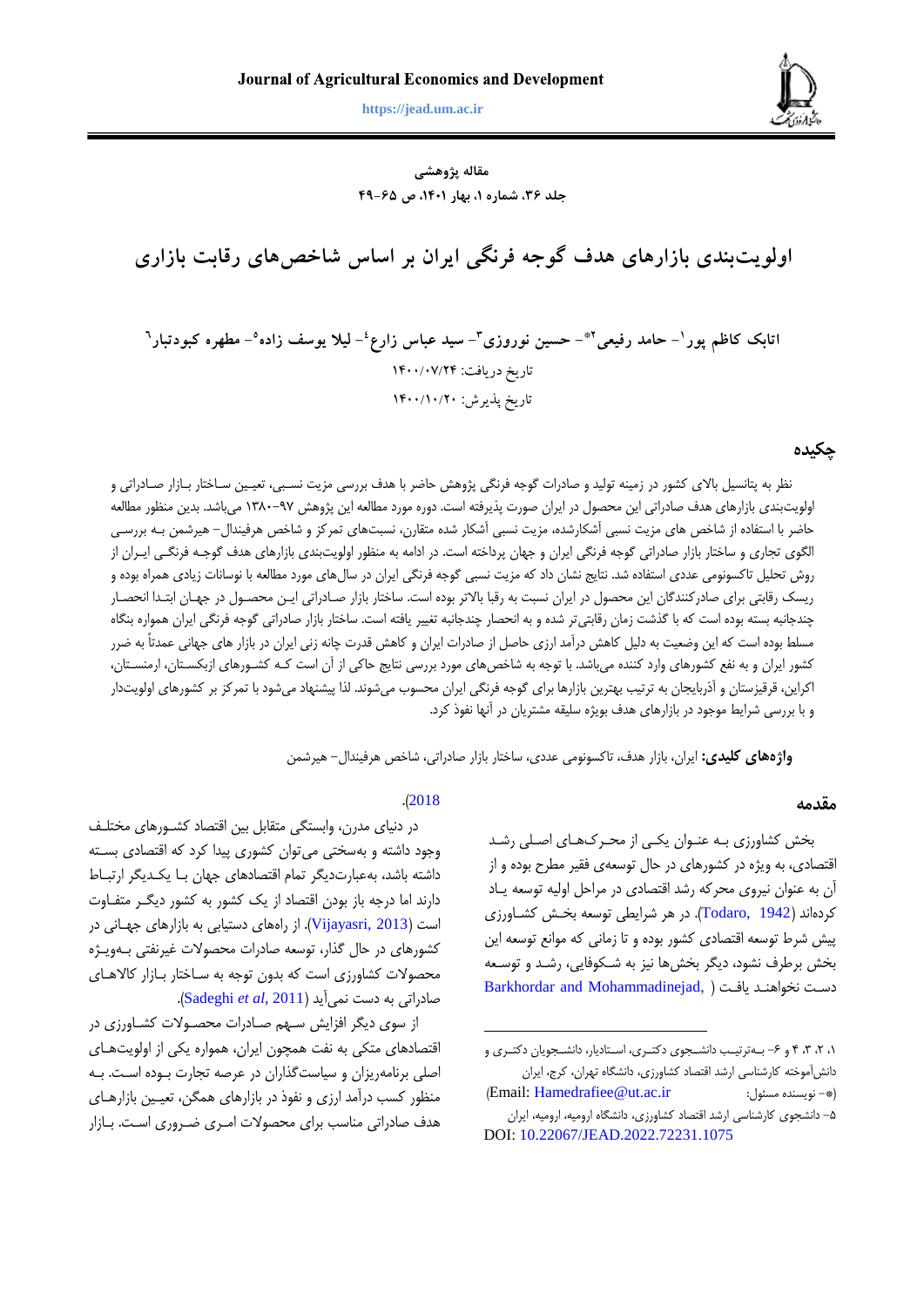هدف بازاری است که در خارج از مرزهای یک کشـور قـرار داشـته و هنوز به فعلیت نرسیده است، ولی با با تـدوین اسـتراتژیهـای بهینـه بازاریابی و بازاررسانی بیس المللبی مبی تبوان ببه ایبس ببازار وارد شبد .([Mehrabi Boshr Abadi and Neshat, 2010](#page-14-1))

در میان محصوالت کشاورزی گوجه فرنگی ببه دلیبل دارا ببودن مواد مغذی فراوان مواد میدنی و آنتی اکسیدان یکی از پرمصرفتریس سیزیجات جهبان اسبت ) [2017 ,](#page-14-2)*al et* Du). در زمینبه تولیبد گوجبه فرنگی کشورهای چیس هند ترکیه و ایاالت متحده آمریکا به ترتیبب چهار کشور برتر تولیدکننده ایس محصبول مبی باشبند. در سبال 0873 کشور ایران با تولید 5/2 میلیون تس گوجه فرنگی ) 2/7 درصد از تولید گوجه جهان)، رتبه هشتم کشورهای برتر تولیدکننده ایـن محصـول را در اختیار داشته است، اما در مقابل با داشتن ارزش صادرات ۴۸ هـزار

دلاری، تنها نیم درصد از ارزش صادرات این محصول در جهان را بـه  $\epsilon$ بود اختصباص داده اسبت (FAO, 2020). همچنبین ببر اسباس اطالعات ارائه شده مقدار وزنی صادرات گوجه فرنگی ایران در فاصله سال های ۹۷-۱۳۸۰ از ۱۶ هزار تن در سال ۱۳۸۰ به ۵۷۳ هبزار تبن در سال 0879 رسیده است. ارزش صادرات ایس محصول نیبز از 0/53 میلیون دالر در سال 0831 به 245 میلیون دالر در سال 0879 رسیده است. این موضوع نشان میدهد که کشور ایران علیرغم پتانسیل بالا در تولید گوجه فرنگی از ظرفیت خود در زمینه صادرات این محصـول استفاده مناسبی نداشته و علیرغم داشتن جایگاه برتر در زمینـه تولیـد این محصول در جهان به نسبت سهم پایینتری از ارزش صادرات این محصول را در اختیار دارد. [شکل](#page-3-0) ۱ ارزش صادرات گوجه فرنگی ایران را در خلال سالهای ۱۳۹۷-۱۳۸۰ را نشان میدهد.



<span id="page-3-0"></span>**شکل -1 ارزش صادرات محصول گوجه فرنگی ایران در خالل سالهای 1831-79 Figure 1- Export value of Iranian tomato crop during 2001-2018**

همانطور که در [شکل](#page-3-0) ۱ مشاهده میشود در طی سال هبای مبورد بررسی ارزش صادرات گوجه فرنگی ایران از نوسانات زیادی برخوردار بوده است به طوری که ارزش صادرات گوجه فرنگی ایبران از ابتبدای دوره تا سال 0837 دارای روند تقرییا صیودی بوده است در ادامه طی سالهای ۹۴-۱۳۸۹ ارزش صادرات گوجه فرنگبی ایبران با وجبود افزایش تولید ایس محصول در کشور به علت تغییرات نرخ ارز و وجبود محدودیتهای صادراتی با نوسانات زیادی همراه بوده و همواره رونبد بیثیاتی را پیش روی داشته است و نهایتا با بهیود شبرایط تجباری در سالهای انتهایی ارزش صادرات ایس محصول شرایط مناسبب تبری را تجربه کرده است. در بازار داخلی نیز با توجه سبهم رو بـه رشـد ایـن محصول در سبد مصرفی خانوارهـا و همچنـین بـالارفتن اطلاعـات

مصرف کنندگان در خصوص خواص درمانی این محصول، تقاضا برای این محصول در سالهای اخیر روند رو بـه رشـدی داشـته اسـت. بـه طوری که سبرانه مصبرف محصبول گوجبه فرنگب ی در کشبور از 25 کیلوگرم در سال ۱۳۸۸ به ۵۰ کیلوگرم در سال ۱۳۹۸ رسبده است  $(FAO, 2020)$  $(FAO, 2020)$  $(FAO, 2020)$ 

با توجه به اهمیت بررسی ساختار بـازار، اولویـتبنـدی بازارهـای هدف شناسایی مناسبتریس بازارهای صادراتی و وارداتبی و ضبرورت توسیه صادرات محصوالت کشاورزی مطالیات بسیاری در ایس زمینبه صورت پذیرفته است، که از مهمترین آنها میتوان به موارد زیر اشاره نمود. بررسی مزیبت نسبیی صبادرات محصبوالت کشباورزی اسبتان اصبفهان در فاصله سبالهبای ۸۲-۱۳۷۸ نشبان داد کبه در ببین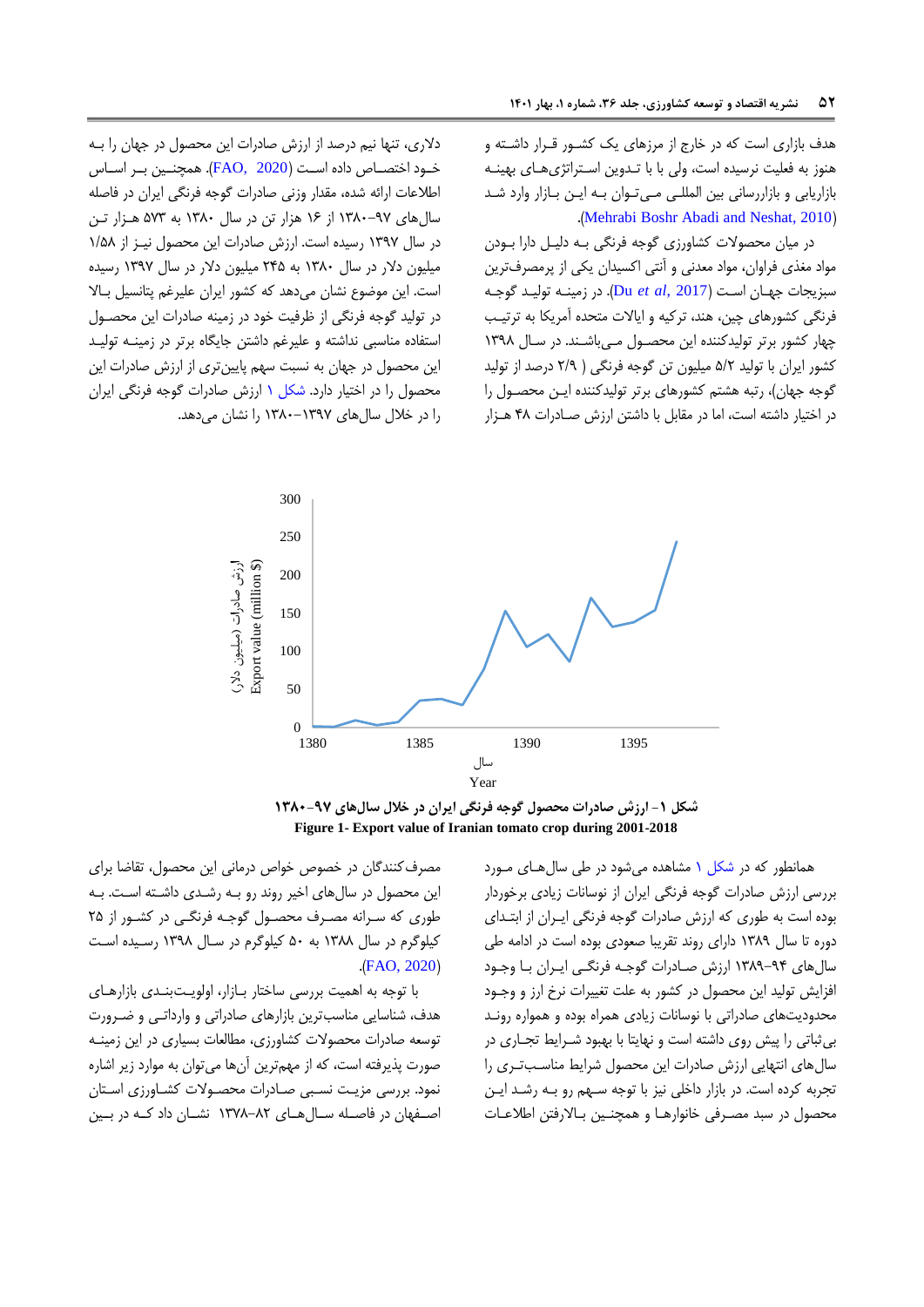محصوالت کشاورزی ایس استان سیب دررتی دارای بیشبتریس مزیبت نسبی بوده است و پس از آن محصولات تنباکو، سبزیهبای منجمـد، سیر، گلرنگ، عسل، زرد آلو بادام و گوجـه فرنگـی بـه ترتیـب دارای بیشتریس مزیت نسیی میباشند )2008 ,*al et* [Akbari](#page-14-4)).

پباکروان و همکباران )2011 ,*al et* [Pakravan](#page-14-5) )ببه بررسببی وضییت صادراتی پسته ایران با استفاده از رویکرد مزیت نسیی و نقشه تجاری پرداختند. به ایـن منظـور مزیـت صـادراتی پسـته در بـین محصوالت کشاورزی و صادرات غیرنفتی به طور جداگانه با استفاده از شاخصهای مزیت نسبی آشکار شده (RCA')، مزیـت نسـبی آشـکار شده متقـارن (RSCA)، هـیلمن و نقشـه تجـاری (TM") بررسـی و مقایسه شدند. نتایج بررسیهای آنها نشان داد که کشور ایبران طبی دوره 0894-35 در صادرات پسته دارای مزیت نسیی ببوده و متوسبط شاخصبهای RCA و RSCA برای این دوره برابر ۰/۹۴ و ۳۹/۱۱ بوده است به طوری که کشور ایران بـر اسـاس صـادرات غیرنفتـی و بخش کشاورزی در رتیهبندی مزیت نسیی صادراتی کشورهای عمده صادرکننده پسته جهان در رتیه اول جای گرفت.

در زمینه اولویتبنـدی بـر اسـاس تحلیـل تاکسـونومی عـددی ٔ ، بررسی و شناسایی بهترین بازارهای هدف صـادراتی گیاهـان دارویـی کشور با استفاده از روش تاکسونومی عددی بر اساس هفت شـاخص درصد واردات نسبت به جهان، شاخص درآمـد سـرانه، شـاخص رشـد اقتصادی، شباخص فاصله کشبورها، شباخص قیمت وارداتبی کبالا، شاخص موانع تجاری و شـاخص تعـداد کشـورهای سـهیم در واردات کالا به کشور نشان داد که با توجه به تعیین اولویتهای صورت گرفته، کشور هنگکنگ در اولویت اول کشور هدف صادراتی گیاهـان دارویی قرار دارد و پس از آن کشورهای امریک)، چبن، هنـد، ژاپـن، آلمان، کره جنوبی، فرانسه، تایوان و اسپانیا در اولویتهای بعدی قـرار .)[Mojaverian](#page-14-6) *et al*, 2016( میگیرند

اردکانی و همکاران )2017 ,*al et* [Ardekani](#page-14-7) )ببا تییبیس درجبه توسعه یافتگی صنایع لبنی استانهای ایران بر اسـاس شـاخص هـای توسیه ایس صنیت با تکنیک تاکسونومی عددی به ایس نتیجه رسبیدند که در طی دوره زمانی 0830-0870 اسبتان هبای رراسبان رضبوی و ایالم به ترتیب دارای بیشتریس وکمتریس میزان توسیه یافتگی صبنایع لبنی در کشور بودهاند. راحلی (Raheli, 2017) با بررسی مزیت نسبی و بازارهای هدف محصولات کشـاورزی صـادراتی اسـتان آذربایجـان شرقی با استفاده از رهیافبت تاکسبونومی عبددی نشبان داد کبه کبه بهترین گزینبه های صادراتی برای محصولات بخش کشاورزی آذربایجان شرقی بهترتیب صادرات زردآلوی خشکشده به ترکیـه،

 $\overline{a}$ 

صادرات هندوانه به ترکیه، صادرات انگـور خشـکشـده بـه الجزایـر، صادرات انگور خشکشده به تونس، صادرات زردآلوی خشکشـده بـه لبنان، صادرات انگور خشکشده به مصر و صادرات هندوانه به رومانی هستند. ارزیابی درجهی توسیه یافتگی استان کرمانشاه و تیییس سبط توسعه یافتگی این استان به لحاظ برخورداری از شاخصهای توسعه با استفاده از ۴۵ شاخص منتخب در قالب روش تحلیل تاکسونومی عددی نشان داد که جوامع به منظور تقویت پایه های توسیه و رفبع و تعدیل عدم تعادلها و انبوه مسائل و مشکلات اقتصادی، اجتمـاعی و فرهنگیشان بیش از هر زمان دیگری نیازمند برنامهریزی و شناسبا یی امکانبات و منبابع بالفیبل و ببالقوه شبان هسبتند [\)](#page-14-8) [and Batmani](#page-14-8) .)[Zaraatkish, 2021](#page-14-8)

از مطالعات خارجی در این زمینه میتوان به مطالعـات زیـر اشـاره نمود آگوم و همکاران )2012 ,*al et* [Agom](#page-14-9) )با تجزیه و تحلیل بازار عمده فروشی ماهی منجمد کشور نیجریه نشان دادند که ساختار بـازار عمده فروشی برای ماهی منجمد در کشور نیجریه در طی سال هبا ی 0897-37 کببامالً رقببابتی بببوده اسببت. ایشببچوکووا و اسببموتکا (Ishchukova and Smutka, 2013) به منظور شناسایی بازارهبای هدف صادراتی محصوالت کشاورزی کشور روسبیه از شبارص هبا ی تجاری و رقابتی استفاده کردند. نتایج مطالیه آنها نشان داد که روسیه با کشورهای آسیایی به علت مزیت جغرافیایی از رقابت پذیری زیادی برروردار بوده و کشورهای ایس منطقه به منظبور تجبارت محصبوالت کشاورزی شرایط خوبی دارند. لایبونی و اومیتی ( Laibuni and [2014 ,Omiti](#page-14-11)) با بررسی ساختار بازار سیب زمینبی در کنیـا بـه ایـن نتیجه رسیدند که بازارهای سیب زمینی در ایس کشور ببه طبور ذاتب ی انحصاری است و همچنین شرکاء (اعضای) بازار در چنـدگروه (دلالان روستایی، دلالان شبهری و انتقبالدهنبدگان) دارای قبدرت ببازاری هستند. ماسارا و همکاران )2018 ,*al et* [Masarah](#page-14-12) )با ارزیابی رقابت بازار اندازه و دامنه فروشندگان دارو با استفاده از دادههای جمبع آوری شده از بازار تجاری آنالیس )Alfhabay )نشان دادند یک محیط ریلی رقابتی که متناسب با بازار رقابتی کامل است در بازار دارو برقرار است. رودینسکایا (Rudinskaya, 2019) با بررسی عوامل تعیین کننـده در بازار گوشت خوک در کشور چک به این نتیجه رسـید کـه بـر اسـاس شاخصهای مختلف زنجیره غذایی در طول دوره مـورد بررسـی یـک قدرت بازاری همراه با نسبت تمرکز بالا بـه نفـع خـردهفروشـیهـای گوشت خوک در مقایسه با مصرفکنندگان و عرضهکنندگان نهاده این محصول در بازار )بهویژه در مورد محصوالت گوشتی با ارزش افبزوده باال( وجود داشته است.

ببا توجبه ببه اهمیبت محصبول گوجبه فرنگبی در سبید کباالی مصرفکنندگان و پتانسل باالی کشور در زمینه تولید و صبادرات ایبس محصول، هرچند انتخاب یک بازار هدف مناسب بـا هـدف گسـترش صادرات محصول گوجه فرنگی جهت کسب سود و جلوگیری از رروج

<sup>1-</sup> Revealed Comparative Advantage

<sup>2-</sup> Revealed Symmetric Comparative Advantage

<sup>3-</sup> Trade Map

<sup>4-</sup> Numerical Taxonomy Analysis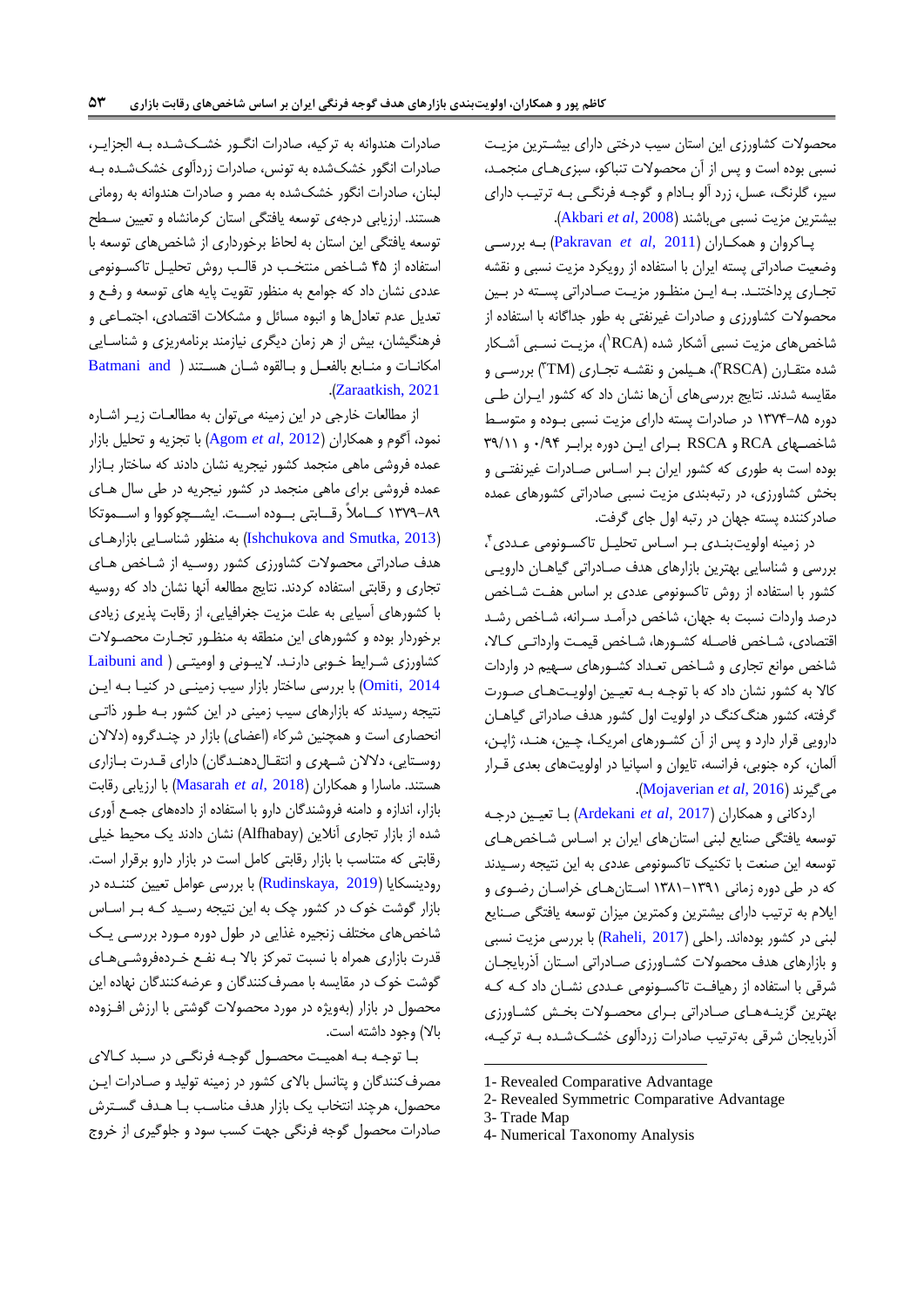ارز از جمله اقدامات ضروری در زمینه بهبود بازار این محصول به شمار میآید ولی حضور فیال و مستمر صادرکنندگان ایران با استفاده از روشهای نبویس بازاریبابی در بازارهبای هبدف شبرط الزم جهبت ماندگاری در آن بازار محسوب میشود. لذا از یک سو با توجه به سه باالی کشبور در تولیبد ایبس محصبول در مقاببل سبه نباچیز آن در صادرات ایس محصول و از سویی دیگر عدم وجبود پبژوهش جبامع در خصوص تعیین بازارهای هدف مناسب و حضور فعـال در آن، تحقیــق حاضر به دنبال آن است که بـا بررسـی مزیـت نسـبی، سـاختار بـازار صادراتی ایس محصبول در ایبران و جهبان و سبرانجام اولویبت بنبدی کشورهای هدف صبادراتی گوجبه فرنگبی ایبران ببا اسبتفاده از روش تاکسونومی عددی (با اولویتبندی کشورهای هدف ایبران ببر اسباس مجموعهای از شاخصها) راهکارهـای علمـی بـه تولیدکننـدگان ایـن محصول در خصوص شناسایی و انتخباب ببازار هبدف مناسب ارائبه نماید.

# **مواد و روشها**

در این مطالعه، ابتـدا بـا اسـتفاده از شـاخصهـای مزیـت نسـبی صادراتی مزیت و جایگاه کشبور ایبران در زمینبه صبادرات محصبول گوجه فرنگی مورد بررسی قرار میگیرد. پس از آن، به منظـور تعیـین نوع بازار، ساختار بازار صادراتی این محصول در ایران و جهبان مبورد بررسی قرار می گیرد. در ادامه، بر اساس شباخص هبای جبذابیت ببازار مربوط به هر یک از کشورهای هدف صادراتی محصول گوجهفرنگی ایران به اولویتبندی بازارهای هدف صادراتی ایس محصول در کشبور پرداخته خواهد شد.

شناسایی مزیتهای نسبی، اولویتبندی صنایع مزیتدار و سرمایهگذاری در توسعه صادرات ایـن فعالیـتهـا، از جملـه اقـدامات ضروری در توسیه صادرات هر کشوری میباشبند. [\)](#page-14-13) [and Mahmodi](#page-14-13) [2004 ,Beighi Vali](#page-14-13)). از جمله موضوعاتی که در ارتیباط ببا تجبارت بیسالملل مطرح است مزیبت نسبیی یبک کشبور در تولیبد و صبدور کالاهاست. بر اساس مفهوم مزیت نسبی، چنانچه یـک کشـور بتوانـد یک کالا را نسبت به دیگر کالاها ارزانتر تولید نماید، ایـن کشـور در تولید چنیس کاالیی دارای مزیت نسبیی اسبت. ببه عبالوه اگبر یبک کشوری بتواند یک کباال را در مقایسبه ببا سبایر کشبورها ببا هزینبه پاییستری صادر نماید در مقایسه با سایر کشورها از مزیبت نسبیی در صادرات برخوردار بوده و با ورود به بازار جهـانی مـی توانـد بـا صـدور کاالیی که در صادرات آن مزیت نسیی دارد از منافع آن بهرمند شود. در پژوهش پیشرو برای نشان دادن مزیت نسبیی ایبران در صبادرات گوجه فرنگی از شاخصهای مزیت نسبی آشکارشده (RCA) و مزیت نسبی آشکارشده متقارن (RSCA) استفاده میشود. شباخص مزیبت نسیی آشکار شده یکی از پرکباربردتریس شبارص هبا در انبدازه گیبری

مزیت نسیی کشورها بوده است که در سال 0765 توسط باالسا ارائبه شده است. شاخص مزیت نسبی آشکار شده بالاسا از رابطهی (۱) بدست می آید (1965 , Ishchukova and Smutka, Balassa,  $:(2013)$  $:(2013)$  $:(2013)$ 

*X*

$$
RCA_x = \frac{\frac{A_{ij}}{\sum_i X_{ij}}}{\frac{\sum_i X_{ij}}{\sum_i \sum_j X_{ij}}}
$$
 (1)

 $\sum_i X_{ij}$  در آن  $\; X_{ij} \;$  ارزش صادرات کالای i توسط کشور j ، م رزش کــل صــادرات کشــور مــورد مطالعــه،  $\sum_{j} X_{\;ij}$  ارزش کــل صـادرات کـالای مـورد نظـر در جهـان و  $\sum_i \sum_j X_{ij}$  ارزش کـل صادرات جهان است. به عیبارت دیگبر صبورت کسبر سبه کباالی صادراتی از کل صادرات کشبور مبورد مطالیبه و مخبرج کسبر سبه کاالی صادراتی مورد مطالیه از کل صادرات جهان است. قرار گبرفتس مقدار شاخص در دامنه صفر تا یک نشان دهندهی عدم وجبود مزیت در کاالی مورد بررسی و قرار گرفتس در دامنه یک تا بینهایت بیبانگر وجبود مزیبت و حرکبت ببه سبمت تخصصبی شبدن تجبارت اسبت )[2017 ,Raheli](#page-15-3) )به طوری که روند افزایشی شارص اشباره شبده در طی زمان را میتوان نشان دهندهی بهیود موقییت رقابتی یک کشبور در سطح بازار جهانی دانست.

باتوجه به شاخص مزیت نسبی آشکار شده در صادرات، بـه دلیبل اینکه نیود مزیت نسیی صادراتی در بازهی صفر تا یک و وجود مزیب ت در بازه یک تا بینهایت تعیین میشود، مساله ی عدم تقبارن در مبورد آن مطرح میشود که سبب شد، پژوهشگران در پـی یــافتن شاخصــی متقارن باشند. به ایس دلیل در کنار استفاده از ایس شارص پژوهشگران زیادی از شاخص مزیت نسبی آشکار شده ی متقارن در رابطه ی (۲) نیز استفاده میکنند )2000 ,*al et* [Brasili](#page-14-15)):

$$
RSCA_{ij} = \frac{RCA_{ij} - 1}{RCA_{ij} + 1} \tag{Y}
$$

دامنه تغییرات شاخص بالا بین مثبت یک و منفی یک مبی باشد که مقادیر منفی آن نشاندهنده نیود مزیت و مقادیر مثیبت آن نشبان دهنده وجود مزیت در صادرات محصول است.

پس از معرفی شاخصهای مزیت نسبی، شـاخص سـاختار بـازار مورد بررسی قبرار خواهد گرفت. ساختار بازار معرف خصوصيات سازمانی بازار از جمله تمرکز فروشندگان، تمرکز خریـداران، شـرایط ورود و درجه همگنی کاال میباشد که ببا شناسبایی آن هبا مبی تبوان ماهیت قیمت گذاری، رقابت در بازار و نوع بازار بین رقابـت و انحصــار کامل را مشخص نمود. تعداد تولیدکنندهها و مقیاس (اندازه) آن هـا دو عامل مهم در تعیین ساختار بازارها به شمار میآیند. لذا هر قدر تعداد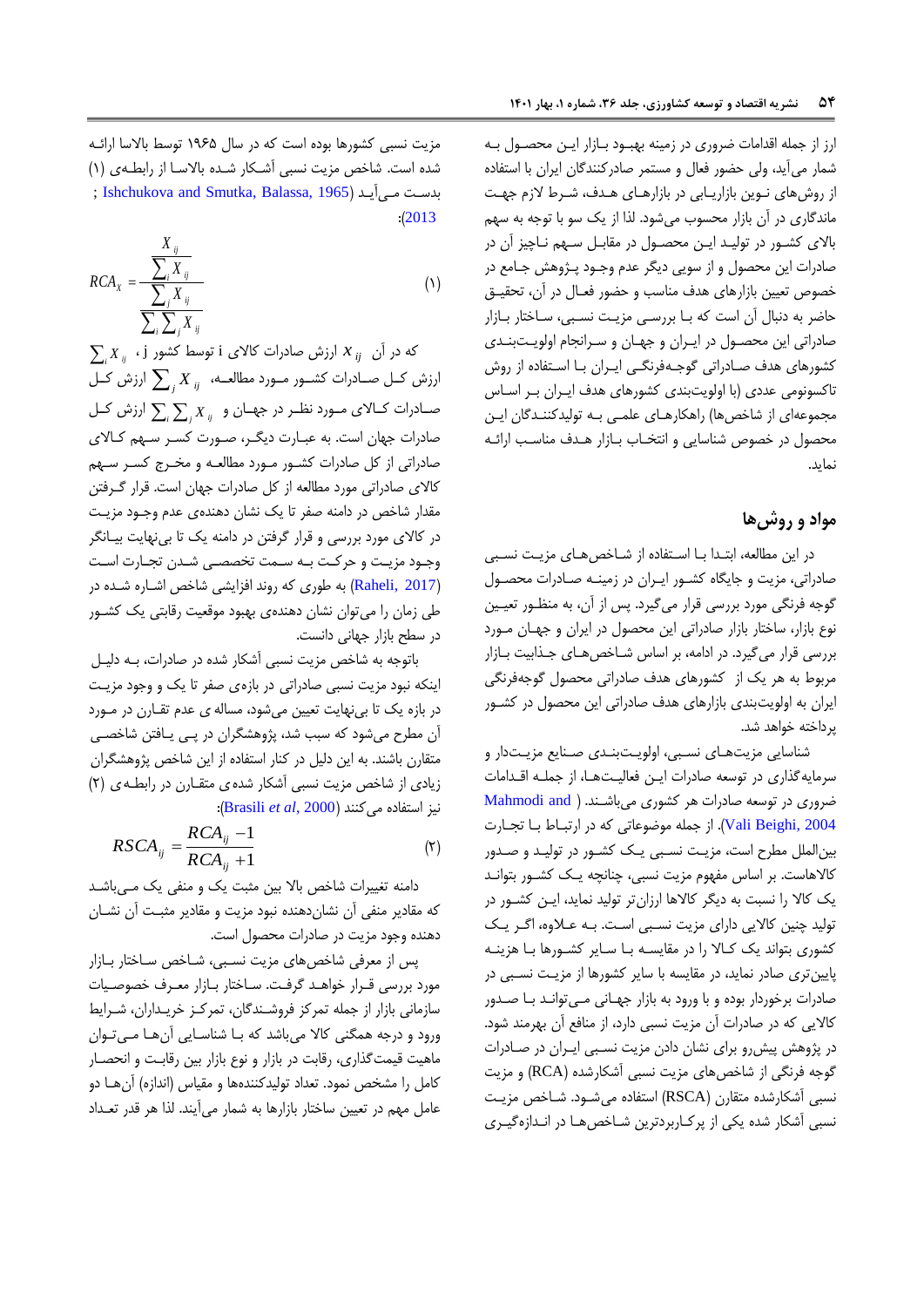تولیدکنندهها در بازار کمتر و بخش وسبعی از بازار در اختیار تعداد محدودی از تولیدکننده باشد، احتمال این که ساختار بازار، انحصاری باشد بیشتر است. تمرکز بازار و شارصهای اندازهگیبری تمرکبز ایبس امکان را فراهم میسازد که اطلاعات مربوط به تعداد تولیدکنندههـا و نحوه توزیع بازار بین آنها در عددی معین خلاصه شبود. در یک تقسیم بندی کلی دو نوع معیار تمرکز (معیارهای نابرابری و معیارهبای مطلق) را میتوان شناسایی نمود. معیارهای نابرابری تمرکز، صرفًا بـه نابرابری اندازه توجه دارند؛ در حالی که معیارهای مطلق هم به تعداد و ه نابرابری اندازه آنهبا توجبه دارنبد. از مییارهبای نبابرابری تمرکبز میتوان به ضریبجینی، ضریب تغییـرات و واریـانس لگـاریتم انـدازه بنگاه اشاره نمود. از جمله معیارهای مطلق تمرکز نیبز مبی تبوان ببه شاخص نسبت تمرکز، شاخص هرفینـدال- هیرشـمن، شـاخص تایـل آنتروپی کی هانا هال و تایدمس اشاره نمود [\)](#page-14-16) [Shahiki and Ebadi](#page-14-16) [2004 ,Tash](#page-14-16)). در ایس مطالیه دو شارص نسیتهبای تمرکبز) CR )و هرفیندال- هیرشمس)HHI )مورد مطالیه قرار رواهد گرفت.

# **شاخص نسبتهاي تمرکز)CRn)**

ایس شارص بیانگر آن میباشد که تولید محصول گوجه فرنگی در تمرکز چند کشور بوده و همچنیس میتواند انواع سارتار سایر بازارهای بین رقابت کامل و انحصار کامل را نشبان دهبد. شاخص فبوق را می توان به صورت رابطه (۳) تعریف کرد:

$$
CR_n = \sum_{i=1}^{n} S_i \sum_{i=1}^{i=1} k, \qquad k > n
$$
 (7)

در ایس رابطه k تیداد تولیدکنندهها n تیداد تولیدکنندههای بزرگ سبهم بـازار تولیدکننـده i ام و  $\operatorname{CR}_n$  نسـبت تمرکـز n تولیدکننـده  $\operatorname{Si}$ میباشد. سهم بازار تولیدکننده i ام از رابطه (۴) بدست میآید:

$$
S_i = \frac{X_i}{\sum X_i}
$$
 (5)

در رابطه فو صورت کسر بیانگر تولید گوجه فرنگی کشور i ام و مخرج کسر کل تولید گوجه فرنگی جهان را نشبان مب یدهبد . گفتنب ی است که برای سنجش رقابت میتبوان مقبدار محاسبیه شبده نسبیت تمرکز را از عدد یک کم کرد تا درجه رقابت در بـازار بـه دسـت آیـد  $: (Islam, 2001)$  $: (Islam, 2001)$  $: (Islam, 2001)$ 

$$
Q = 1 - CR_n \tag{a}
$$

از مهمهترین معایب ایـن شـاخص، نقـض برخـی از اصـول آکسیوماتیک تمرکز (اصل انتقال واصـل ادغــام) و اســتفاده نکــردن از تمام اطلاعات نمونه میباشد. از مهمترین مزایای این شـاخص قابـل در بودن و سهولت محاسیه وتحلیل میباشد.

**شاخص هرفیندال-هیرشمن )HHI)**

برای رفع بیضی از نواقص وارد بر شبارص نسبیت هبای تمرکبز

هرفیندال شارصی را برای اندزه گیری قدرت بازار پیشنهاد کرد کبه از مجموع توان دوم سهم بازار تمامی تولیدکننده ها محاسبه مـی گـردد. این شاخص از رابطه (۶) به دست میآید:

$$
HHI = \sum_{i=1}^{n} S_i^2 \tag{5}
$$

در رابطه فوق، k تعداد کشورهای تولیدکننده گوجه فرنگی جهبان و Si سهم بازار تولیدکننده i ام باشد. اگر تعداد به شهاری بنگاه با اندازههای نسبی یکسان در بازار باشند، شاخص هرفیندال، بسبار کوچک و اگر تعداد کمی تولیدکننده و بـا سـهمهـای نـابرابر در بـازار وجود داشته باشند شاخص هرفیندال، نزدیک بـه یـک خواهـد بـود. شاخص هرفیندال یک آماره است که هرچقدر به صفر نزدیـک باشـد نشانگر درجه رقابتی باالی بازار و هر چقدر به یک نزدیک باشد درجه انحصاری باال را نشان میدهد. از مزایای ایس شبارص آن اسبت کبه نخست، سهم تمامی بنگاههای تولیدی در بازار را در نظر مبی گیبرد و دوم، عکس شاخص هرفیندال، نوع بازار(تعداد بنگاهها با سهم یکسان) را نشان میدهد. علت انتخاب دو شاخص فوق ایـن اسـت کـه آن هـا بهتریس شارصها برای سنجش درجه رقابت و انحصارند.

تعیین ساختار بازار با ترکیب شـاخص نسـبت تمرکـز و شـاخص هرفیندال-هیرشمس به شرح [جدول 0](#page-7-0) مبی باشبد کبه هرچبه 1CR ببه سمت 011 میرود درجه رقابتی کمتر و هرچه HHI ببه سبمت صبفر میرود درجه رقابتی بیشتر میشود.

## **تاکسونومی عددي**

در ایس قسمت از پژوهش کشورهای هدف گوجهفرنگی ایران ببر اساس مجموعهای از شاخصهای جذابیت بازار اولویـتبنـدی شـده و نهایتا بر اساس نتایج حاصله، مهمترین کشورهای هدف گوجهفرنگبی ایران معرفی خواهند شد. بازارهای هدف، بازارهایی هستند که با توجه به شاخص های معرفی شده دارای بالاترین درجه اولویت از جهت میزان تقاضای کاالی موردنظر طی سال های گذشته بوده و در آینبده نیز میتوانند جایگاه مناسبتری داشته باشند. برای شرکتهبایی کبه قصد ورود به بازارهای جهانی را دارند داشتس یبک راهیبرد مبدون در خصوص شناسایی و تعیین بازارهای هدف صادراتی به منظور کاهش احتمـال شکسـت و بـالا بـردن امکانـات سـودآوری، الزامـی اسـت )2004 ,*al et* [Fahimifar](#page-14-18)). یکببی از متببداولتببریس روشهببای اولویتبندی بازارها بر اساس تعدادی از شاخصها، رهیافت تاکسونومی عددی می باشد کبه جهت رتبهبندی مناطق از لحاظ مزیتهای نسیی و پتانسیلها و ظرفیتها مب یتبوان از ایبس رهیافبت استفاده کرد. در این روش ابتدا هر مجموعـه براسـاس شـاخص هـای مورد نظر به یک مجموعه همگن تبدیل می شـود و سـپس براسـاس شاخص های بیان شده به اولویتبندی پرداختـه خواهـد شـد. مراحـل تحلیل تاکسونومی عددی در هشت مرحله به شرح زیر میباشد: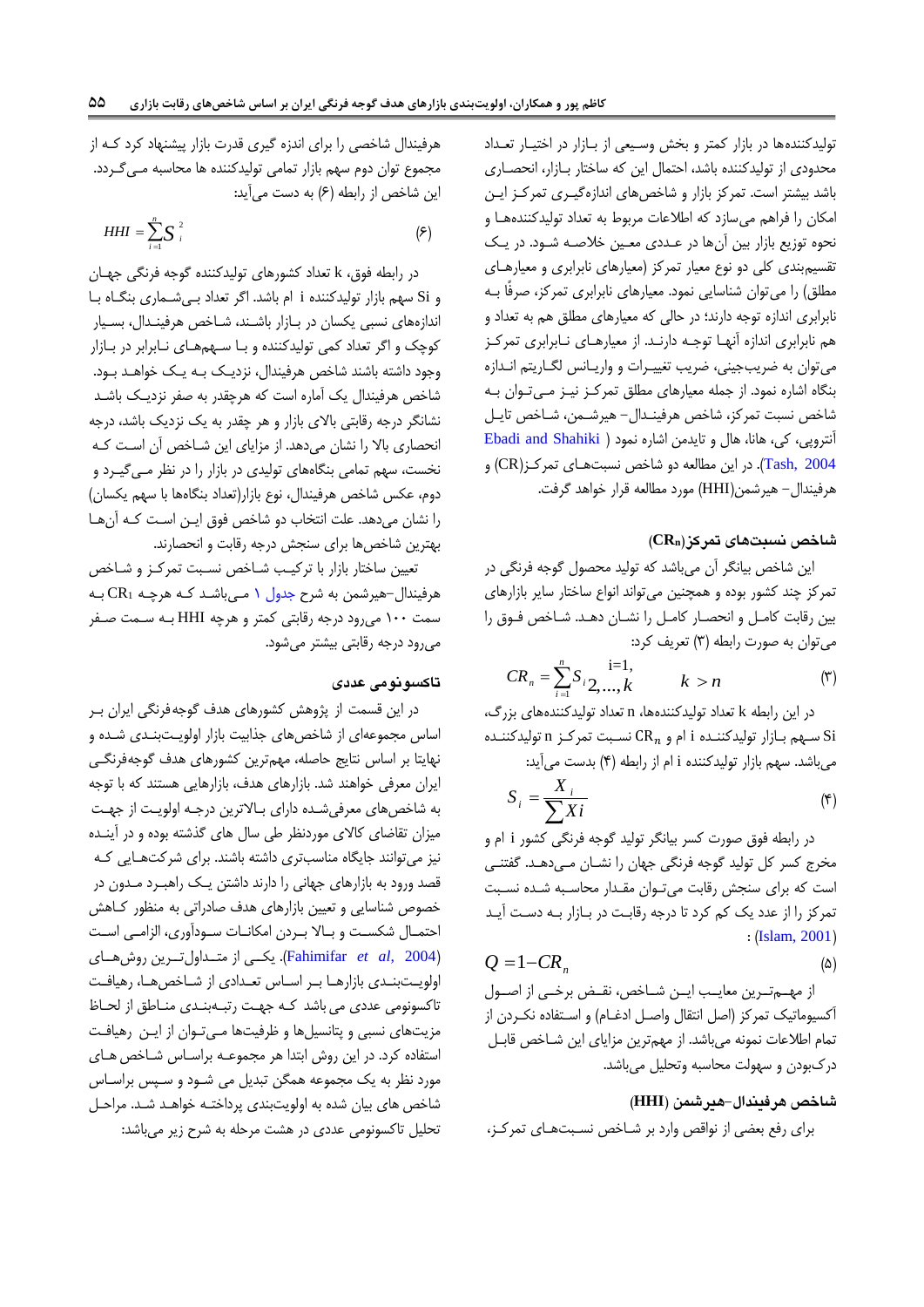| Table 1- Types of market structure                      |                                                                 |                                |                                                                                                                                                                                   |  |  |
|---------------------------------------------------------|-----------------------------------------------------------------|--------------------------------|-----------------------------------------------------------------------------------------------------------------------------------------------------------------------------------|--|--|
| بازار<br><b>Market</b>                                  | نسبت تمرکز (درصد)<br><b>Concentration ratio</b><br>(Percentage) | شاخص هرفيندال-<br>هيرشمن (HHI) | ویژگ <i>ی</i> اصلی بازار<br>Main feature of the market                                                                                                                            |  |  |
| رقابت كامل<br>Perfect Competition                       | $CR_1 \rightarrow 0$                                            | <b>HHI</b> $\rightarrow$ 0     | بیش از ۵۰ بنگاه رقیب بدون در انحصار داشتن سهم در خور توجهی از<br>بازار وجود دارند.<br>There are more than 50 competing firms without a<br>monopoly on a significant market share. |  |  |
| رقابت انحصار ی<br>Exclusive<br>Competition              | $CR_1 < 10$                                                     | $(1/HHI) \rightarrow 10$       | هیچ کدام از بنگاههای رقیب، بیش از ۱۰ درصد بازار را در انحصار ندارند.<br>None of the competing firms monopolizes more than<br>10% of the market.                                   |  |  |
| انحصار چندجانبه باز<br>Open multilateral<br>monopoly    | $CR_4 < 40$                                                     | $6 < (1/HHI) \le 10$           | ۴ بنگاه حداکثر ۴۰ درصد بازار را در انحصار دارند.<br>4 companies have a monopoly of up to 40% of the<br>market.                                                                    |  |  |
| انحصار جندجانبه بسته<br>closed Multilateral<br>monopoly | $CR_4 > 60$                                                     | $3 < (1/HHI) \le 6$            | ۴ بنگاه حداقل ۶۰ درصد بازار را در انحصار دارند.<br>firms have at least 60% of the market. 4                                                                                       |  |  |
| ىنگاە مسلط<br>Dominant enterprise                       | $CR_1 \geq 50$                                                  | $1 < (1/HHI) \leq 3$           | بیش از ۵۰ درصد بازار در انحصار یک بنگاه است.<br>More than 50% of the market is monopolized by one<br>firm.                                                                        |  |  |
| انحصار كامل<br>Complete monopoly                        | $CR_1 \rightarrow 100$                                          | <b>HHI</b> $\rightarrow$ 1     | یک بنگاه کل بازار را در انحصار دارد.<br>One firm monopolizes the entire market.                                                                                                   |  |  |

<span id="page-7-0"></span>**جدول -1 انواع ساختار بازار**

ماخذ: مادالا و همکاران (١٩٩۵)

[\)S](#page-14-19)ource: [Maddala](#page-14-19) *et al* (1995

مے باشند.

بید از بدست آوردن ماتریس استاندارد بزرگتریس عدد هر ستون را به عنوان رقم ایده آل(Doj) در مراحل بعد مورد استفاده قرار میدهیم.

### **مرحله چهارم: تعیین فاصله )اختالف(**

در ایس مرحله با توجه به ماتریس استاندارد شده Z فاصبله ی هبر گزینه را از دیگر گزینهها برای هر شاخص با استفاده از رابطهی زیبر بدست میآید:

$$
D_{ab} = \sqrt{\sum_{j=1}^{n} (Z_{aj} - Z_{bj})^2}
$$
 (A)

باید توجه داشت که 0=Dbb=Daa و Dba=Dab رواهبد ببود. ماتریس بدست آمده که عناصر قطر اصلی آن همگبی صبفر هسبتند ماتریس فواصل مرکب بیس گزینه ها نامیده میشود.

# **مرحله پنجم: تعیین کوتاهترين فاصله**

در این مرحله پس از اینکه در مرحلهی قبل مباتریس فواصل مرکب بدست آمده، کمتـرین فاصـلهى هـر سـطر از مـاتریس تعیـین میشود و سپس میانگیس هر کدام از فاصله گزینهها و انحبراف مییبار آنها بدست خواهد آمد.

مرحله اول: مشخص کردن گزینه ها با توجه ببه هبدف موضبوع مورد نظر در تعیین شاخصهای مختلف جهت انتخاب گزینـه هـا. در این مطالعه میانگین و ضریبنوسان ۱۰ شاخص (سهم کشور هدف از صادرات ایران قیمت صادراتی گوجهفرنگی ایران در کشورهای هدف مورد بررسی، معکوس رتبه کشورها در صادرات گوجهفرنگـی ایــران و ظرفیت بازار کشورهای هبدف ببرای محصبول گوجبه فرنگبی رشبد اقتصادی کشورهدف، درآمد سرانه در کشور هـدف، شـاخص قیمـت مصرف کننده در کشور هدف، درجه بازبودن اقتصـاد در کشـور هـدف، رقابتپذیری صادرات و واردات بخش کشاورزی در کشور هدف( برای اولویتبندی کشورهای هدف گوجهفرنگی ایران مبدنظر قبرار گرفتبه است.

مرحله دوم: تشکیل ماتریس دادهها و سپس محاسبیه میبانگیس و انحراف معیار (i تعداد گزینهها و j تعداد شاخصهای مورد نظر).

مرحله سوم: نرمال سازی دادههبای مباتریس ببه دسبت آمبده از مرحلهی دوم برای نرمال سازی از رابطهی مقابل استفاده میشود:

$$
Z_{ij} = \frac{X_{ij} - \overline{X}_j}{\delta_j} \tag{V}
$$

که در ان:  
، چانگین شاخصها یا هر یک از ستونهای ماتریس  
۶
$$
\delta_j
$$
 : انحراف معیار هر شاخص یا هر یک از ستونهای ماتریس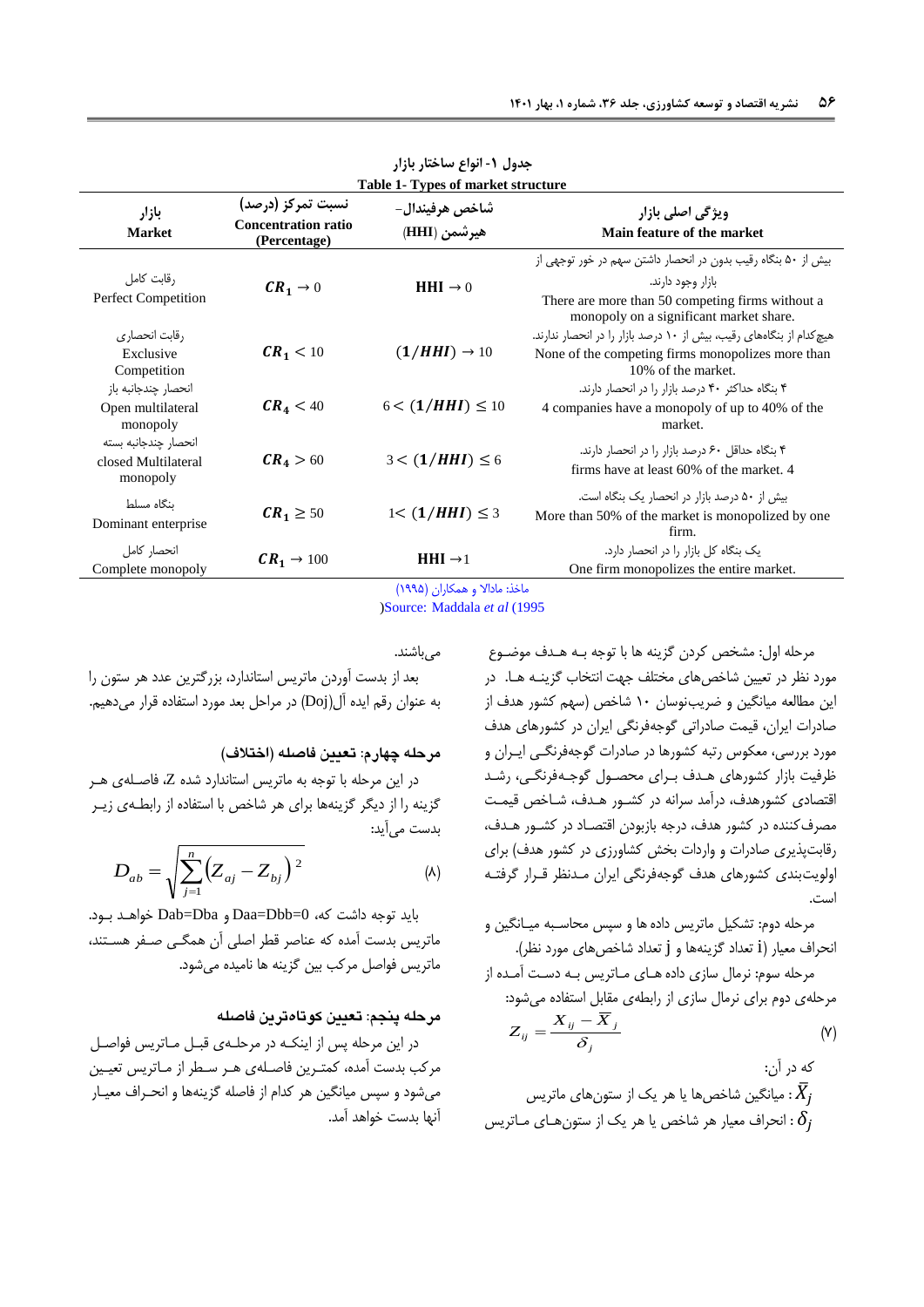**مرحله ششم: همگن سازي گزينه ها**

با اســتفاده از روابــط  $\overline{d_r} \mp 2 \delta_{dr}$  حــد بــالا و پــایین را مشخص کرده و هـر گزینـهای کـه خـارج از ایـن مجموعـه باشـد از مجموعه حذف میشود. در پایان ایس مرحله ماتریس دادههبا را ببا در نظر نگرفتس گزینههای حذف شده تشکیل داده و مراحل قیبل تکبرار خواهد شد.

### **مرحله هفتم: تعیین الگو يا سرمشق گزينهها )Cio)**

در ایس مرحله فاصله هر گزینه را از مقدار ایدهآل محاسیه شده در مرحله چهارم بدست میآوریم. فاصلهی کمتر از مقدار ایدهآل نمایانگر وضییت مناسب و فاصلهی زیاد بیان کنندهی وضییت نامناسب گزینه میباشد. سرمشق گزینهها فرمول (۹) میباشد.

$$
Cio = \sqrt{\sum_{j=i}^{n} (Z_{ij} - Z_{bj})^{2}}
$$
 (4)

برای محاسیه Co انحراف مییار ستون مربوط به Cio را در عبدد دو ضرب کرده و حاصل با میانگیس مربوط به سبتون Cio جمبع مبی شود.

### **مرحله هشتم: رتبهبندي گزينهها )Fi)**

اگر وضییت هر گزینه با Fi نشان داده شود در اینصبورت رابطبه )01( وجود رواهد داشت:

$$
F_i = \frac{Cio}{Co}
$$
 (1)

که در آن، Fi وضعیت هر گزینه، Cio سرمشق هرگزینه، Co حـد باالی گزینه را نشان میدهد. مقادیرF همواره بیس صبفر و یبک قبرار میگیرد و با توجه به اینکه مقادیر شاخصهای اولیه بر مبنای بزرگتر یبا کوچکتر مرتب شده باشند مقدار F هر چقدر به صبفر نزدیکتبر باشبد نشان ازاولویت آن کشور از جهت جاذبـه بـازار در مقایسـه بـا سـایر کشورها و برخورداری بالاتر میباشد و هر قدر به یـک نزدیـک باشـد گزینهی مورد نظر در اولویت قرار رواهد گرفت.

پس از محاسبه ی  $F_i$ کشورها را بر اساس درجه برخورداری مرتب مینمایند. نمونه مورد مطالیه در پژوهش حاضر 25 کشبور واردکننبده (یوگسلاوی، ارمنستان، افغانستان، امبارات متحده عرببی، اوکراین، ایتالیا، آذربایجان، آلبانی، بلاروس، پاکستان، تاجیکستان، ترکمنستان، ترکیه، سوئد، عـراق، عربسـتان سـعودی، عمـان، فدراسـيون روسـيه، قرقیزستان، قزاقستان، قطر، کویت، گرجستان، لهستان) گوجهفرنگی از ایببران اسببت کببه طببی سببال هببای 0870-0879 از ایببران واردات گوجهفرنگی داشتهاند. لازم به ذکر است که برای محاسبه ی ضـرایب مرببوط ببه هرکبدام از کشبورها در ایبس مطالیبه از صبفحه گسبترده

)Excel )استفاده میشود. به منظور دستیابی ببه نتبایج مبورد انتظبار دادههای مورد استفاده در پژوهش پیشررو برای سال هبای ۹۷-۱۳۸۰ از پایگاه اطالعاتی سازمان گمر جمهوری اسالمی ایران و سبازمان روار و بار کشاورزی )FAO )جمعآوری شده است. که بید از میرفی و ارزیابی شاخصهای ذکر شده در نهایت انتخاب کشورهای اولویتدار صورت گرفت.

# **نتایج**

در پژوهش حاضر به منظور بررسی مزیت نسیی صبادراتی گوجبه فرنگی ایران از شارصهای مزیت نسیی آشکارشبده و مزیبت نسبیی آشکار شده متقارن استفاده شده است. نتایج حاصل از بررسبی مزیبت نسیی صادراتی گوجه فرنگی ایران که در [جبدول 2](#page-9-0) ارائبه شبده اسبت نشان میدهد که مزیت نسیی صبادراتی ایبس محصبول ببا نوسبانات زیادی مواجه بوده است به طوری که از ابتدای دوره تا سال 0839 ببه دلیل وجود شارص مزیت نسیی آشکارشده کمتر از یبک و همچنبیس شاخص مزیت نسبی آشکارشده متقارن منفی گوجه فرنگی صـادراتی ایران فاقد مزیت نسیی بوده است ولی از سال 0833 وضبییت کشبور در زمینه صادرات ایس محصول بهتر شده است به طوری کبه در اکثبر سالها شارص مزیت نسیی آشکارشده بزرگتر از یبک و ببه طیبع آن صادرات گوجه فرنگی ایران دارای مزیت نسبیی ببوده اسبت. ببا ایبس وجود با توجه به جایگاه ایران در تولیـد ایـن محصـول بایـد اقـدامات موثرتری در زمینه انتخاب بازارهبای هبدف مناسبب و صبادرات ایبس محصول لحاظ شود تا نهایتا صادرات گوجه فرنگی کشور ببه جایگباه مناسیی در بازار جهانی دست یابد چرا که صادرکنندگان ایرانی در بازار صادراتی ایس محصول همواره با ریسک رقابتی در مقایسبه ببا رقیبای رود روبرو بودهاند.

در ادامه به منظور بررسی و شناخت وضعیت بازار صادراتی گوجـه فرنگی جهان و ایران و همچنیس اولویتبندی بازارهای هبدف اصبلی ایبران ببه ترتیب از شباخص هبای نسببت تمرکبز، شباخص هرفیندال\_هیرشمس و تحلیل تاکسونومی عددی استفاده شبده اسبت. نتایج حاصل از بررسی ساختار بازار صادراتی گوجه فرنگی جهبان ک در جدول 8 ارائه شده است نشان میدهد که سارتار ببازار صبادراتی ایس محصول در جهان ابتدا انحصار چندجانیه بسته بوده است کبه ببا گذشت زمان رقابتیتر شده و به انحصار چندجانیه تغییر یافته است به طوری که در سال 0831 چهار کشور برتر صبادرکننده گوجبه فرنگبی جهان ۶۱ درصد از کل صادرات جهان را به خود اختصاص دادهاند، اما ایس میزان در سال 0879 با 09 درصد کباهش ببه 50 درصبد رسبیده است. همچنین مطابق نتایج ارائه شده در جدول ۳، در طی سال های اولیه این دوره کشورهای اسپانیا، هلند، مکزیـک و ترکیـه بـه ترتیـب جایگاه نخست تا چهارم کشورهای برتر صادرکننده ایبن محصبول در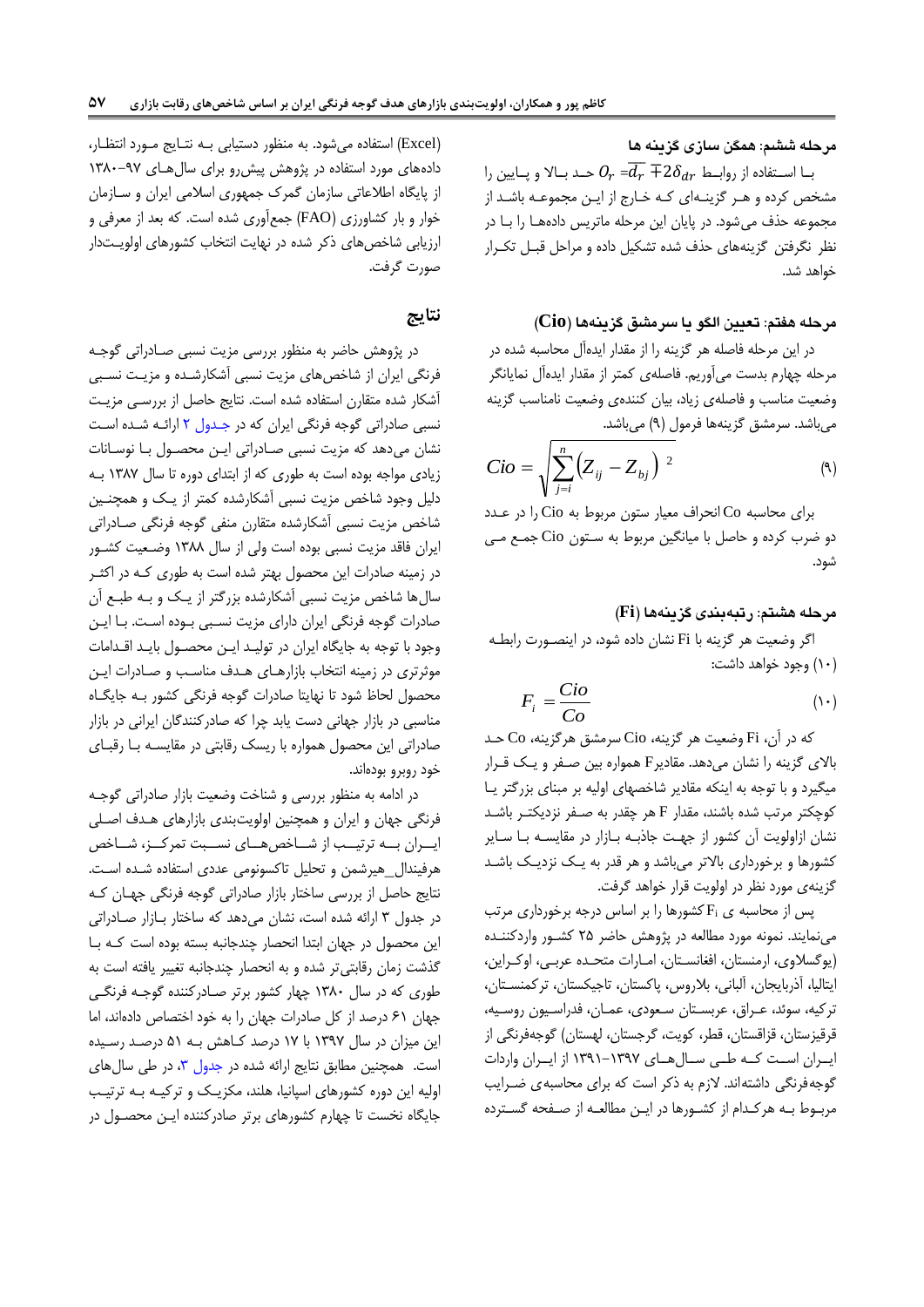وجود پتانسیل باال جهت تولید و صادرات ایس محصول توانسبته اسبت جایگاه خود را در زمینه صادرات گوجـه فرنگـی ارتقـاء بخشـیده و در فاصبله سبالهبای 0876-79 ببا کنبار زدن ترکیبه در رتیبه چهبارم کشورهای برتر صادرکننده ایس محصول قرار گیرد. جهان را در اختیار داشتهاند ولی از سال ۱۳۸۵ به بعد با رشد مستمر و گستردهی کشورهای هلند و مکزیک در حوزهی صادرات محصبوالت کشاورزی و توسعه فعالیتهایی که به تجارت خارجی مربوط میشوند، ترتیب چهارکشور برتر صادرکننده گوجه فرنگی جهبان ببه مکزیبک هلند، اسپانیا و ترکیه تغییر کرده است. همچنین کشور ایران به واسطه

| Table 2- Export auvantage of Haman tomatoes |            |             |             |      |             |  |
|---------------------------------------------|------------|-------------|-------------|------|-------------|--|
| سال<br>Year                                 | <b>RCA</b> | <b>RSCA</b> | سال<br>Year | RCA  | <b>RSCA</b> |  |
| 1380                                        | 0.13       | $-0.78$     | 1389        | 2.59 | 0.44        |  |
| 1381                                        | 0.04       | $-0.91$     | 1390        | 1.61 | 0.23        |  |
| 1382                                        | 0.46       | $-0.37$     | 1391        | 2.04 | 0.34        |  |
| 1383                                        | 0.14       | $-0.76$     | 1392        | 1.98 | 0.33        |  |
| 1384                                        | 0.24       | $-0.61$     | 1393        | 3.86 | 0.59        |  |
| 1385                                        | 1.18       | 0.08        | 1394        | 4.35 | 0.63        |  |
| 1386                                        | 0.92       | $-0.04$     | 1395        | 3.06 | 0.51        |  |
| 1387                                        | 0.59       | $-0.26$     | 1396        | 2.86 | 0.48        |  |
| 1388                                        | 1.71       | 0.26        | 1397        | 2.30 | 0.39        |  |

<span id="page-9-0"></span>**جدول -2 مزیت صادراتی گوجه فرنگی ایران Table 2- Export advantage of Iranian tomatoes**

مأخذ: یافتههای تحقیق

Source: Research findings

در ادامه به منظور اولویتبندی و میرفی مناسبتبریس ببازار هبای هدف بالقوه گوجه فرنگی ایبران جهبت صبادرات آن از روش تحلیبل تاکسونومی عددی استفاده شد. نتایج حاصل از بررسی مراحل مختل روش تاکسونومی عددی که در [جدول 5](#page-12-0) ارائه شده است نشان داد که بر اساس شاخصهای جاذبه بازار، از ۲۵ کشور واردکننده گوجه فرنگی از ایران پس از حذف کشور ایتالیا به عنوان کشور ناهمگس )از دیبدگاه نتـایج مربـوط بـه رهیافـت تاکسـونومی) و همچنـین حـذف کشـور یوگسلاوی (در نتیجه تجزیه و انحلال این کشور در سال ٢٠٠۶)، ٢٣ کشور در زمره بازارهای هدف صادراتی ایران قرار گرفتنبد کبه نهایتبا این کشورها بر اساس ضرایب اهمیت مربوط به خـود (کشـورهای بـا ضریب اهمیت کم تر در رتبههای بالاتر قـرار مـی گیرنـد) در جایگـاه نخست تا بیست و سوم کشورهای هبدف صبادراتی محصبول گوجبه ایران قرار گرفتند.

الزم بببه ذکببر اسببت کببه از 25 کشببور وارد شببده در تحلیببل تاکسونومی، کشور ایتالیا به جهت اینکه از حیث شـاخص هـای جاذبـه بازار در مقایسبه ببا سبایر کشبورهای هبدف همگبس نیبود از لیسبت کشورهای منتخب حذف شده و فرایند اولویتبندی ببار دیگبر ببدون حضور ایس کشور تکرار گردید. نتایج همگسسازی بازارها نشان داد که حد باال و حد پاییس مربوط به فاصبله مرکبب ببیس کشبورها ) dr )ببه ترتیب ١٩/٩٧ و ٧/٩٨- میباشد و با توجه به اینکـه dr کشـور ایتالیـا )83/07( رارج از دامنه در نظر گرفته شده قرار داشت لذا ایس کشور از مجموعه بازارهای هدف حذف شد.

مطابق نتایج ارائه شده در جدول ۴، بررسی ساختار بازار صـادراتی گوجبه فرنگبی ایبران کبه نشباندهنبدهی رقاببت شبرکای تجباری واردکنندهی گوجه فرنگی از ایبران است، نشبان مبی دهبد در طبول دورهی مورد بررسی به استثنای سـال ۱۳۹۷ کـه در آن سـاختار بــازار صادراتی گوجه فرنگی ایران انحصار چند جانبه بسته میباشد، ساختار بازار صادراتی ایس محصول در کشور همواره بنگاه مسلط بوده است به طوری که هر سباله یبک کشبور بیشبتر از 51 درصبد صبادرات ایبس محصول از ایران را به خود اختصاص داده است. همانطور که ملاحظه میشود در سال 0831 چهار کشور برتبر واردکننبده گوجبه فرنگبی از ایران 77 درصد واردات ایس محصول از ایران را انجام دادهاند که ایبس میزان در سال 0879 به 32 درصد کاهش یافته است کبه ببا در نظبر گرفتس افزایش تیداد کشورهای واردکننده گوجه فرنگی ایران از 01 به ٢١ کشور قابل توضیح است. لذا بر اساس نتایج ارائه شده در جدول ساختار بازار صادراتی گوجه فرنگی طی دوره مبورد مطالعبه ببه ضبرر کشور ایران و به نفع کشورهای وارد کننده مب یباشبد ببه طبور ی کبه ضربهپذیری بازار صادراتی گوجـه فرنگـی ایـران و قـدرت انحصـاری متقاضیان گوجه صادراتی ایران (انحصار خرید) افزایش یافته است. به عبارت دیگر طی دوره مورد بررسبی بازارهـای هـدف تجـاری ایـران متنوع نبوده و بر روی چند کشور خاص متمرکز بوده است که این امر موجب عدم ثیات و کاهش در درآمد ارزی حاصبل از صبادرات گوجبه فرنگی و کاهش قدرت چانهزنی ایران در بازار جهـانی ایـن محصـول میگردد.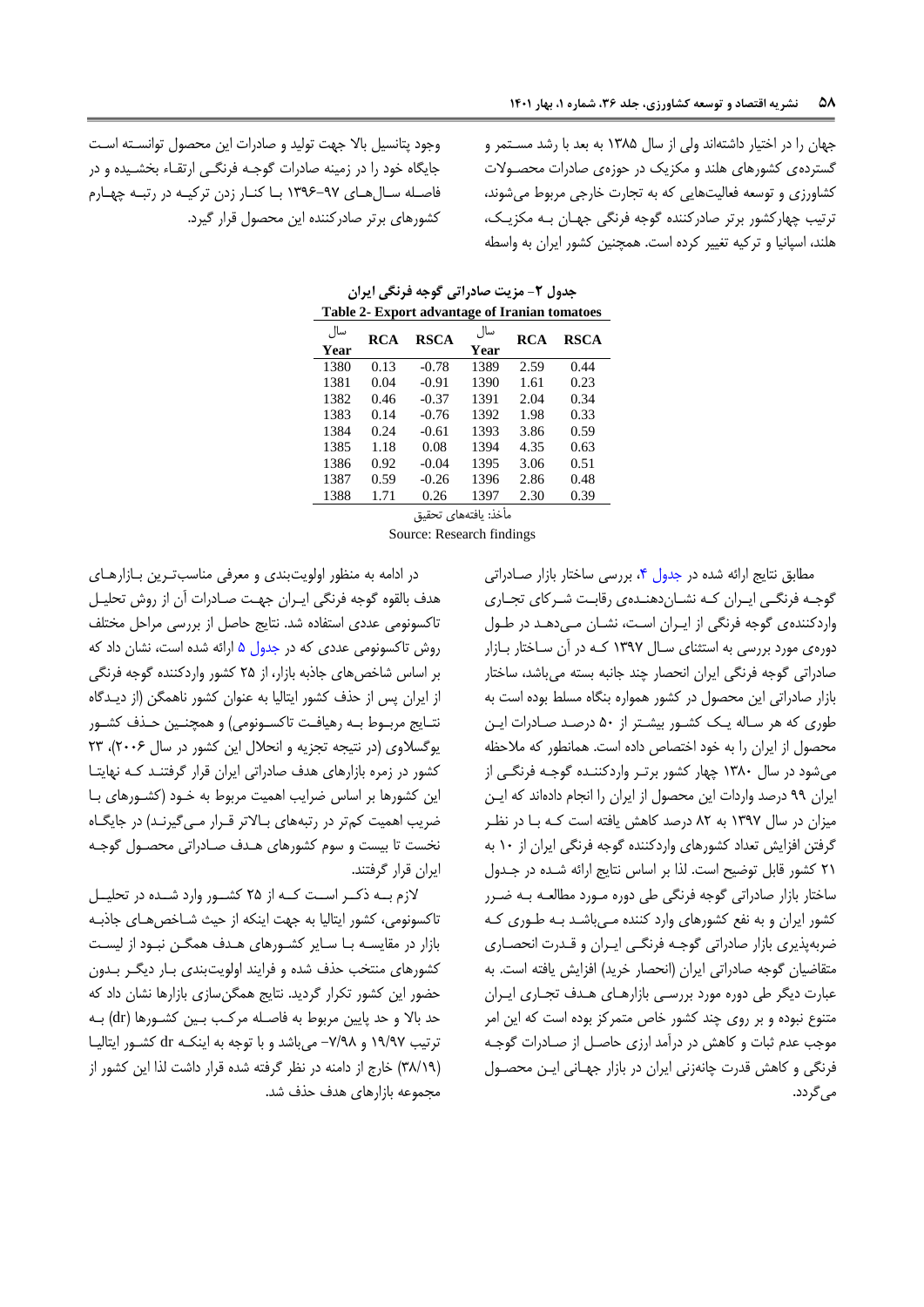| Table 3- Structure of the world tomato export market |      |      |            |       |                                                                       |                                                         |  |
|------------------------------------------------------|------|------|------------|-------|-----------------------------------------------------------------------|---------------------------------------------------------|--|
| سال                                                  | CR1  | CR4  | <b>HHI</b> | 1/HHI | رقباي تجارى فعال                                                      | ساختار بازار                                            |  |
| Year                                                 |      |      |            |       | <b>Active business competitors</b>                                    | <b>Market Structure</b>                                 |  |
|                                                      |      |      |            |       | اسیانیا، مکزیک، هلند، مراکش                                           | انحصار جندجانبه بسته                                    |  |
| 1380                                                 | 0.24 | 0.61 | 0.13       | 7.97  | Spain, Mexico, Netherlands,<br>Morocco                                | closed Multilateral<br>monopoly                         |  |
|                                                      |      |      |            |       | اسیانیا، مکزیک، هلند، ترکیه                                           | انحصار چندجانبه بسته                                    |  |
| 1381                                                 | 0.21 | 0.61 | 0.12       | 8.33  | Spain, Mexico, Netherlands,<br>Turkey                                 | closed Multilateral<br>monopoly                         |  |
| 1382                                                 | 0.21 | 0.61 | 0.12       | 8.33  | اسپانیا، مکزیک، هلند، ترکیه<br>Spain, Mexico, Netherlands,<br>Turkey  | انحصار چندجانبه بسته<br>closed Multilateral<br>monopoly |  |
| 1383                                                 | 0.21 | 0.61 | 0.12       | 8.52  | اسیانیا، مکزیک، هلند، سوریه<br>Spain, Mexico, Netherlands, Syria      | انحصار چندجانبه بسته<br>closed Multilateral<br>monopoly |  |
| 1384                                                 | 0.19 | 0.58 | 0.11       | 9.46  | اسپانیا، مکزیک، هلند، اردن<br>Spain, Mexico, Netherlands,             | انحصار چندجانبه<br>Multilateral monopoly                |  |
|                                                      |      |      |            |       | Jordan                                                                |                                                         |  |
| 1385                                                 | 0.18 | 0.59 | 0.10       | 9.77  | مكزيك، اسپانيا، هلند، سوريه<br>Mexico, Spain, Netherlands, Syria      | انحصار چندجانبه<br>Multilateral monopoly                |  |
|                                                      |      |      |            |       | مكزيك، اسپانيا، هلند، سوريه                                           | انحصار چندجانبه                                         |  |
| 1386                                                 | 0.17 | 0.2  | 0.09       | 11.64 | Mexico, Spain, Netherlands, Syria                                     | Multilateral monopoly                                   |  |
| 1387                                                 | 0.16 | 0.51 | 0.09       | 11.75 | مکزیک، اسپانیا، هلند، ترکیه<br>Mexico, Spain, Netherlands,<br>Turkey  | انحصار چندجانبه<br>Multilateral monopoly                |  |
| 1388                                                 | 0.17 | 0.51 | 0.09       | 11.45 | مكزيك، هلند، اسپانيا، سوريه<br>Mexico, Netherlands, Spain, Syria      | انحصار چندجانبه<br>Multilateral monopoly                |  |
| 1389                                                 | 0.21 | 0.53 | 0.10       | 10.52 | مکزیک، هلند، اسیانیا، ترکیه<br>Mexico, Netherlands, Spain,<br>Turkey  | انحصار چندجانبه<br>Multilateral monopoly                |  |
| 1390                                                 | 0.20 | 0.55 | 0.09       | 10.59 | مکزیک، هلند، اسپانیا، ترکیه<br>Mexico, Netherlands, Spain,<br>Turkey  | انحصار چندجانبه<br>Multilateral monopoly                |  |
| 1391                                                 | 0.20 | 0.54 | 0.09       | 10.62 | مکزیک، هلند، اسپانیا، ترکیه<br>Mexico, Netherlands, Spain,<br>Turkey  | انحصار چندجانبه<br>Multilateral monopoly                |  |
| 1392                                                 | 0.20 | 0.54 | 0.09       | 10.61 | مکزیک، هلند، اسپانیا، اردن<br>Mexico, Netherlands, Spain,<br>Jordan   | انحصار چندجانبه<br>Multilateral monopoly                |  |
| 1393                                                 | 0.19 | 0.52 | 0.09       | 11.18 | مکزیک، هلند، اسیانیا، ترکیه<br>Mexico, Netherlands, Spain,<br>Turkey  | انحصار چندجانبه<br>Multilateral monopoly                |  |
| 1394                                                 | 0.20 | 0.51 | 0.09       | 11.66 | مکزیک، هلند، اسپانیا، ترکیه<br>Mexico, Netherlands, Spain,<br>Turkey  | انحصار چندجانبه<br>Multilateral monopoly                |  |
| 1395                                                 | 0.22 | 0.53 | 0.10       | 10.43 | مکزیک، هلند، اسپانیا، مراکش<br>Mexico, Netherlands, Spain,<br>Morocco | انحصار چندجانبه<br>Multilateral monopoly                |  |
| 1396                                                 | 0.22 | 0.52 | 0.10       | 10.41 | مکزیک، هلند، اسپانیا، ایران                                           | انحصار چندجانبه                                         |  |
|                                                      |      |      |            |       | Mexico, Netherlands, Spain, Iran<br>مکزیک، هلند، اسپانیا، ایران       | Multilateral monopoly<br>انحصار چندجانبه                |  |
| 1397                                                 | 0.22 | 0.51 | 0.09       | 10.68 |                                                                       |                                                         |  |

<span id="page-10-0"></span>**جدول -8 ساختار بازار صادراتی گوجه فرنگی جهان**

Mexico, Netherlands, Spain, Iran Multilateral monopoly مارذ: یافتههای تحقی

Source: Research findings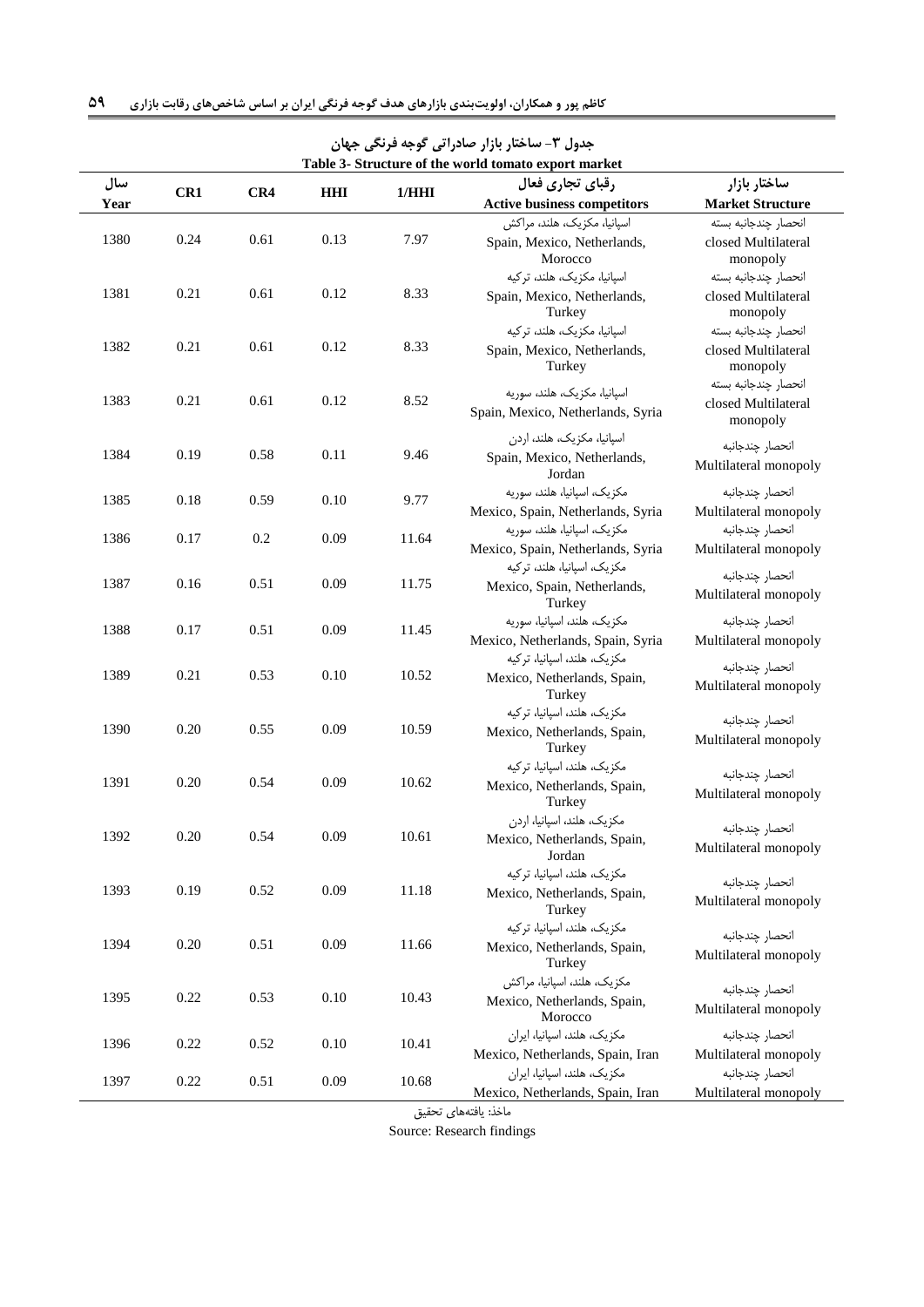| Table 4- Structure of Iran's tomato export market |      |            |       |                  |                                             |                                 |
|---------------------------------------------------|------|------------|-------|------------------|---------------------------------------------|---------------------------------|
| سال<br>CR <sub>1</sub><br>CR4                     |      | <b>HHI</b> | 1/HHI | رقباي تجارى فعال | ساختار بازار                                |                                 |
| Year                                              |      |            |       |                  | <b>Active business competitors</b>          | <b>Market Structur</b>          |
| 1380                                              | 0.74 | 0.99       | 0.60  | 1.67             | عراق، آذربايجان، افغانستان، روسيه           | بنگاه مسلط                      |
|                                                   |      |            |       |                  | Iraq, Azerbaijan, Afghanistan, Russia       | Dominant enterprise             |
| 1381                                              | 0.51 | 0.98       | 0.38  | 2.65             | آذربايجان، عراق، افغانستان، روسيه           | بنگاه مسلط                      |
|                                                   |      |            |       |                  | Azerbaijan, Iraq, Afghanistan, Russia       | Dominant enterprise             |
| 1382                                              | 0.88 | 0.99       | 0.78  | 1.28             | عراق، آذربایجان، روسیه، افغانستان           | بنگاه مسلط                      |
|                                                   |      |            |       |                  | Iraq, Azerbaijan, Russia, Afghanistan       | Dominant enterprise             |
| 1383                                              | 0.75 | 0.98       | 0.59  | 1.69             | عراق، روسيه، آذربايجان، كويت                | ىنگاە مسلط                      |
|                                                   |      |            |       |                  | Iraq, Russia, Azerbaijan, Kuwait            | Dominant enterprise             |
| 1384                                              | 0.82 | 0.98       | 0.68  | 1.47             | عراق، روسيه، افغانستان، آذربايجان           | بنگاه مسلط                      |
|                                                   |      |            |       |                  | Iraq, Russia, Afghanistan, Azerbaijan       | Dominant enterprise             |
| 1385                                              | 0.91 | 0.99       | 0.83  | 1.20             | عراق، روسيه، آذربايجان، افغانستان           | بنگاه مسلط                      |
|                                                   |      |            |       |                  | Iraq, Russia, Azerbaijan, Afghanistan       | Dominant enterprise             |
| 1386                                              | 0.92 | 0.99       | 0.85  | 1.17             | عراق، أذربايجان، روسيه، افغانستان           | بنگاه مسلط                      |
|                                                   |      |            |       |                  | Iraq, Azerbaijan, Russia, Afghanistan       | Dominant enterprise             |
| 1387                                              | 0.93 | 0.99       | 0.86  | 1.16             | عراق، أذربايجان، افغانستان، روسيه           | بنگاه مسلط                      |
|                                                   |      |            |       |                  | Iraq, Azerbaijan, Afghanistan, Russia       | Dominant enterprise             |
| 1388                                              | 0.91 | 0.99       | 0.83  | 1.20             | عراق، أذربايجان، افغانستان، روسيه           | بنگاه مسلط                      |
|                                                   |      |            |       |                  | Iraq, Azerbaijan, Afghanistan, Russia       | Dominant enterprise             |
| 1389                                              | 0.94 | 0.98       | 0.88  | 1.14             | عراق، افغانستان، آذربایجان، روسیه           | بنگاه مسلط                      |
|                                                   |      |            |       |                  | Iraq, Afghanistan, Azerbaijan, Russia       | Dominant enterprise             |
| 1390                                              | 0.87 | 0.98       | 0.77  | 1.30             | عراق، افغانستان، پاكستان، آذربايجان         | بنگاه مسلط                      |
|                                                   |      |            |       |                  | Iraq, Afghanistan, Pakistan, Azerbaijan     | Dominant enterprise             |
| 1391                                              | 091  | 0.98       | 0.83  | 1.20             | عراق، افغانستان، آذربايجان، تركمنستان       | بنگاه مسلط                      |
|                                                   |      |            |       |                  | Iraq, Afghanistan, Azerbaijan, Turkmenistan | Dominant enterprise             |
| 1392                                              | 0.89 | 0.97       | 0.79  | 1.27             | عراق، افغانستان، امارات، روسيه              | بنگاه مسلط                      |
|                                                   |      |            |       |                  | Iraq, Afghanistan, UAE, Russia              | Dominant enterprise             |
| 1393                                              | 0.88 | 0.98       | 0.79  | 1.27             | عراق، افغانستان، امارات، تركمنستان          | بنگاه مسلط                      |
|                                                   |      |            |       |                  | Iraq, Afghanistan, UAE, Turkmenistan        | Dominant enterprise             |
| 1394                                              | 0.86 | 0.98       | 0.74  | 1.35             | عراق، افغانستان، تركمنستان، امارات          | ىنگاە مسلط                      |
|                                                   |      |            |       |                  | Iraq, Afghanistan, Turkmenistan, UAE        | Dominant enterprise             |
| 1395                                              | 0.83 | 0.98       | 0.70  | 1.43             | عراق، افغانستان، امارات، روسيه              | بنگاه مسلط                      |
|                                                   |      |            |       |                  | Iraq, Afghanistan, UAE, Russia              | Dominant enterprise             |
| 1396                                              | 0.72 | 0.92       | 0.54  | 1.85             | عراق، افغانستان، پاکستان، امارات            | بنگاه مسلط                      |
|                                                   |      |            |       |                  | Iraq, Afghanistan, Pakistan, UAE            | Dominant enterprise             |
|                                                   |      |            |       |                  | عراق، روسيه، امارات، افغانستان              | انحصار چند جانبه بسته           |
| 1397                                              | 0.40 | 0.82       | 0.23  | 4.40             | Iraq, Russia, UAE, Afghanistan              | Closed Multilateral<br>monopoly |

<span id="page-11-0"></span>**جدول -4 ساختار بازار صادراتی گوجه فرنگی ایران**

ماخذ: یافتههای تحقیق

Source: Research findings

متحده عربی، تاجیکسـتان، بـلاروس، افغانسـتان، عـراق، گرجسـتان، ترکیه، کویت، ترکمنستان، قطر، روسیه، لهستان، قزاقستان، عمـان، آلبانی، پاکستان، عربستان صعودی و سوئد با توجه بـه شـاخص هـای مورد بررسی به ترتیبب بهتبریس بازارهبا ببرای گوجبه فرنگبی ایبران میباشند، اما متوسط سهم ایبران از ببازار ۹ کشبور برتبر ببه ترتیب 1/114 1/204 1/112 1/112 6/726 1/333 1/105 1/114 و 4/513 درصد است. مطابق جدول ۵، نتایج اولویتبن*ـدی* کشـورهای هـدف ایـران بـا رهیافت تاکسونومی عددی نشان داد که در طبی دوره مبورد بررسبی کشورهای عراق، آذربایجان، افغانستان، روسیه و پاکستان بـه ترتیـب بالاترین سهم از صادرات ایبران را داشتهاند، امبا ببر اسباس نتبایج اولویتبندی مشخص شد که ایس کشورها به ترتیب در رتیههبای 01 5 7 06 و 20 قرار دارند. در میان بازارهای بالفیل گوجه فرنگی ایران کشورهای ازبکستان، ارمنستان، اکراین، قرقیزستان، آذربایجان، امارات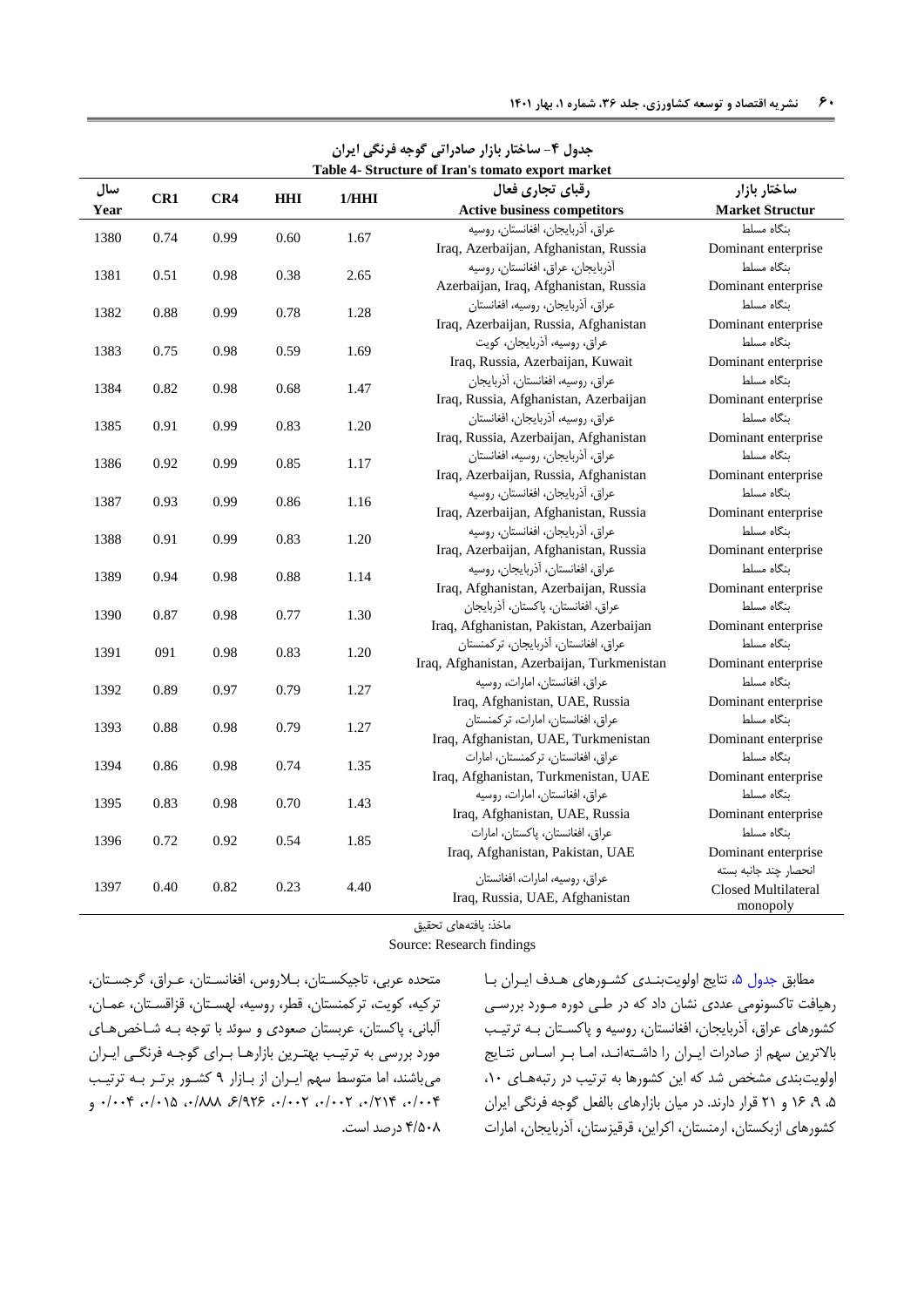| Table 5- Results of prioritization of target countries for Iranian tomato exports |                                                                                                |            |                                |  |  |  |  |
|-----------------------------------------------------------------------------------|------------------------------------------------------------------------------------------------|------------|--------------------------------|--|--|--|--|
| كشور                                                                              | میانگین سهم از صادرات گوجه فرنگی ایران                                                         | ضريب اهميت | اولویت بر اساس خروجی تاکسونومی |  |  |  |  |
| Country                                                                           | Average share of Iranian tomato exports Significance factor Priority based on taxonomic output |            |                                |  |  |  |  |
| عراق                                                                              | 82.8837                                                                                        | 0.83       | 10                             |  |  |  |  |
| Iraq                                                                              |                                                                                                |            |                                |  |  |  |  |
| أذربايجان                                                                         | 6.9265                                                                                         | 0.79       | 5                              |  |  |  |  |
| Azerbaijan<br>افغانستان                                                           |                                                                                                |            |                                |  |  |  |  |
| Afghanistan                                                                       | 4.5083                                                                                         | 0.82       | 9                              |  |  |  |  |
| فدراسيون روسيه                                                                    |                                                                                                |            |                                |  |  |  |  |
| Federation of Russia                                                              | 2.5964                                                                                         | 0.88       | 16                             |  |  |  |  |
| پاکستان                                                                           |                                                                                                |            |                                |  |  |  |  |
| Pakistan                                                                          | 0.8983                                                                                         | 0.89       | $21\,$                         |  |  |  |  |
| امارات متحده عربى                                                                 | 0.8881                                                                                         | 0.79       | 6                              |  |  |  |  |
| United Arab Emirates                                                              |                                                                                                |            |                                |  |  |  |  |
| تركمنستان                                                                         | 0.5643                                                                                         | 0.88       | 14                             |  |  |  |  |
| Turkmenistan                                                                      |                                                                                                |            |                                |  |  |  |  |
| قزاقستان                                                                          | 0.2715                                                                                         | 0.89       | 18                             |  |  |  |  |
| Kazakhstan                                                                        |                                                                                                |            |                                |  |  |  |  |
| ارمنستان                                                                          | 0.2137                                                                                         | 0.67       | $\overline{2}$                 |  |  |  |  |
| Armenia                                                                           |                                                                                                |            |                                |  |  |  |  |
| قطر                                                                               | 0.2091                                                                                         | 0.88       | 15                             |  |  |  |  |
| Qatar<br>كويت                                                                     |                                                                                                |            |                                |  |  |  |  |
| Kuwait                                                                            | 0.1640                                                                                         | 0.87       | 13                             |  |  |  |  |
| تركيه                                                                             |                                                                                                |            |                                |  |  |  |  |
| Turkey                                                                            | 0.0377                                                                                         | 0.87       | 12                             |  |  |  |  |
| عمان                                                                              |                                                                                                |            |                                |  |  |  |  |
| Oman                                                                              | 0.0327                                                                                         | 0.89       | 19                             |  |  |  |  |
| تاجيكستان                                                                         | 0.0149                                                                                         | $0.80\,$   | $\boldsymbol{7}$               |  |  |  |  |
| Tajikistan                                                                        |                                                                                                |            |                                |  |  |  |  |
| گرجستان                                                                           | 0.0069                                                                                         | 0.86       | $11\,$                         |  |  |  |  |
| Georgia                                                                           |                                                                                                |            |                                |  |  |  |  |
| عربستان سعودي                                                                     | 0.0060                                                                                         | 0.89       | $22\,$                         |  |  |  |  |
| Saudi Arabia                                                                      |                                                                                                |            |                                |  |  |  |  |
| ازبكستان                                                                          | 0.0043                                                                                         | 0.65       | $\mathbf{1}$                   |  |  |  |  |
| Uzbekistan<br>بلاروس                                                              |                                                                                                |            |                                |  |  |  |  |
| <b>Belarus</b>                                                                    | 0.0043                                                                                         | 0.80       | $\,8\,$                        |  |  |  |  |
| اوكراين                                                                           |                                                                                                |            |                                |  |  |  |  |
| Ukraine                                                                           | 0.0022                                                                                         | 0.75       | $\mathfrak{Z}$                 |  |  |  |  |
| قرقيزستان                                                                         |                                                                                                |            |                                |  |  |  |  |
| Kyrgyzstan                                                                        | 0.0017                                                                                         | 0.76       | $\overline{4}$                 |  |  |  |  |
| ألباني                                                                            | 0.0007                                                                                         | 0.89       | $20\,$                         |  |  |  |  |
| Albanian                                                                          |                                                                                                |            |                                |  |  |  |  |
| لهستان                                                                            | 0.0004                                                                                         | 0.89       | 17                             |  |  |  |  |
| Poland                                                                            |                                                                                                |            |                                |  |  |  |  |
| سوئد                                                                              | 0.0001                                                                                         | 0.90       | 23                             |  |  |  |  |
| Sweden                                                                            |                                                                                                |            |                                |  |  |  |  |

<span id="page-12-0"></span>جدول ۵- نتایج اولویتبندی کشورهای هدف گوجه فرنگی صادراتی ایران

ماخذ: یافتههای تحقیق

Source: Research findings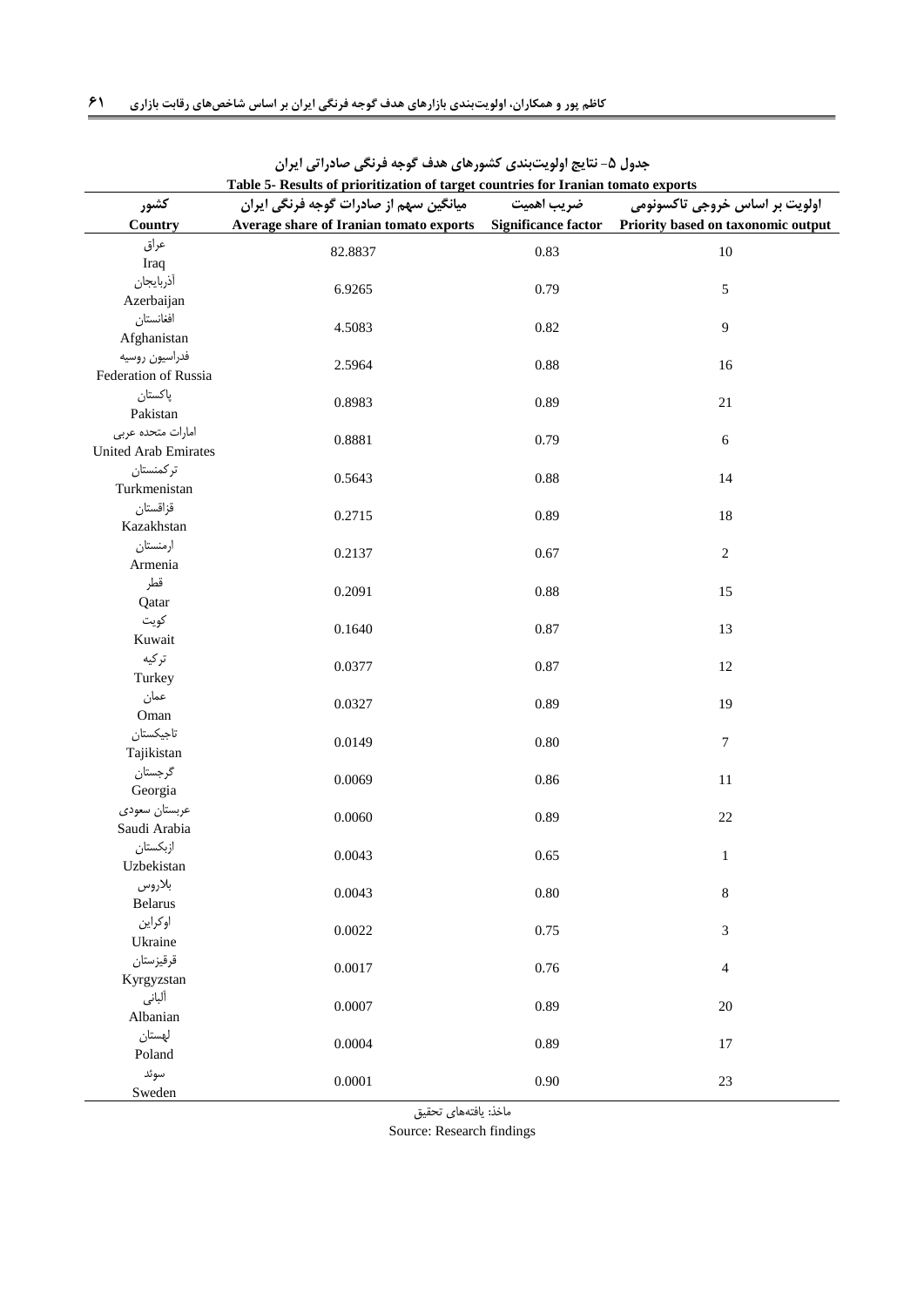لذا گرچه ایس کشورها از نظر نتایج تاکسونومی در اولویت هسبتند اما در واقییت به عنوان اولویت صادراتی به آنها هبیچ تبوجهی نشبده است. توجه به وضییت صادرات فیلبی گوجبه فرنگبی ببه کشبورهای مختلف نشان می دهد که تفاوت قابل ملاحظهای بین بازارهای بـالقوه و بالفیل وجود دارد بدیس مینبی کبه بازارهبای هبدف بب القوه عمبدتا بازارهای بالفیل نیستند.

# **بحث و نتیجهگیری**

در زمینه تولید گوجه فرنگی کشور ایران با تولید 5/2 میلیون تبس گوجه فرنگی رتبه هشتم برتـرین تولیدکننـدههـای ایـن محصـول در جهان را دارا بوده است، لذا توسعه صـادرات ایـن محصـول مـی توانـد نقش به سزایی در افزایش درآمبد ارزی کشبور در راسبتای تکیبه ببر درآمدهای غیرنفتی داشته باشد. بررسی روند صادرات گوجه فرنگی در سالهای اخیر نشان دهنده رشد ارزش صادرات ایـن محصـول بـوده است اما در مقابل مزیت صادراتی گوجه فرنگبی ایبران در طبی دوره مبورد بررسبی ببا نوسبانات زیبادی همبراه ببوده و ایبس امبر ببرای صادرکنندگان گوجه فرنگی کشور نشان از وجود یک ریسک رقـابتی در زمینه تجارت ایس محصول میباشد. لذا اتخاذ سیاستهبایی جهبت رصد دائمی و سیاست گذاری در زمینه ارتقاء سطح رقابت پذیری صادرکنندگان ایرانبی از نظیر بالابردن سطح کیفیت بستهبندی، تیلیغات جهت میرفی محصول در بازارهبای جدیبد و توسبیه یافتبه و همچنیس وضع تیرفههای ترجیحی با سایر کشورها ضبروری ببه نظبر می رسد.

بررسی ساختار بازار گوجه فرنگی ایبران نشبان داد کبه در طبول دوره مورد بررسی ساختار بازار صادراتی گوجه فرنگبی ایبران از تنبوع برخوردار نبوده و بر روی چند کشور خاص متمرکز بوده است که ایـن امر موجب عدم ثیبات و کباهش در درآمبد ارز ی حاصبل از صبادرات گوجه فرنگی و کاهش قدرت چانبه زنبی ایبران در ببازار جهبانی ایبس محصول شده است که ایس وضییت نهایتا به ضرر تولیدکنندگان کشور ایران و به نفع کشورهای واردکننده بوده است. لذا توصیه میشبود در زمینه تجارت ایس محصول با شناسایی بازارهای هدف صادراتی جدیبد و نوپا و ارسال کاال به ایس کشورها و همچنیس افزایش تیداد بازارهای هدف صادراتی و نزدیک ساختن بازار صادراتی ایران به حالت رقـابتی، صادرات گوجه فرنگی ایران از حالت تمرکز ببر چنبد ببازار محبدود و سنتی (بنگاه مسلط) خارج شود.

به منظور بازاریابی صادراتی نخستین گـام، تعیـین بـازار هـدف و مشخص کردن نیازهایی از آن بازار رواهد بود که برای محصبوالت و ردمات بنگاه ایجاد تقاضا مینمایند. در ایس پژوهش سیی شد کبه ببا بهرهمندی از روش تحلیل تاکسونومی عددی به عنبوان روشبی کبارا

بازارهای هدف صادراتی ایران در طی دوره 0831-79 شناسایی شبده و نهایتا با توجه به شاخصهای دهگانه جاذبـه بـازار، بازارهـای هـدف بالقوه برای صادرات آتی گوجه فرنگبی ایبران انتخباب شبوند. نتبایج اولویتبندی بازارهای هدف گوجه فرنگی ایبران نشبان داد کبه از 25 کشور واردکننده گوجه فرنگی ایران 28 کشور در زمره بازارهای هدف صادراتی گوجه فرنگی ایران قرار گرفتند. از بیس بازارهای عمده بالفیل گوجه فرنگی ایران که بیشتریس واردات ایس محصبول از ایبران را ببه خود اختصاص دادهاند تنها ۴ کشور آذربایجان، افغانستان، امبارات متحده عربی و ارمنستان در بیس 01 کشبور کبه دارای اولویبت قبوی هستند، قرار دارند و بقیه واردکنندگان گوجه فرنگی از ایران به عنوان بازارهای هدف با اولویت ضعیف محسوب میشـوند. لـذا در صـادرات گوجه فرنگی باید سیاستی اتخاذ شبود کبه تمرکبز اصبلی ببه سبمت کشورهایی با اولویت بالا منعطف شود تا ضمن بررسی شرایط موجـود در بازارهای اولویتدار به ترتیب اهمیت، بـا آگـاهی کامـل از تمـامی شرایط بازارهای هدف به ویبژه سبلیقه مشبتریان در آنهبا نفبوذ کبرد. مقایسه صادرات گوجه فرنگی به بازارهای هبدف صبادراتی ایبران در طی سالهای 0831-79 نشبان داد کبه برربی از کشبورها از جملبه ازبکســتان، ارمنســتان، قرقیزســتان ، اکــراین و بــلاروس از جملــه کشورهای هستند که علی رغم اینکه بر اساس نتایج اولویتبندی بـه عنوان بازارهای هدف اصلی گوجه ایران مطرح میباشند ولی در طبی سالهای مورد بررسی صادرات کشور ایران به ایبس ببازار هبای هبدف بسیار ناچیز بوده است. بدیس ترتیب میتوان اذعان کرد کبه بازارهبای هدف بالقوهای در صادرات گوجه فرنگی وجود دارند که صادرکنندگان میتوانند ضمن مطالعه بیشتر و شناسایی این بازارها، راههای نفـوذ در آنها را دریابند و با در نظر گرفتس راهیردهای راد حضوری مسبتمر در این بازارها داشته باشند. نتیجه فوق همسـو بـا مطالعـه مدرسـی و همکاران )2020 ,*al et* [Modarresi](#page-14-20) )میباشد کبه ببا اولویبت بنبدی بازارهای هدف گوجه فرنگی ایران نشان دادند که تفاوتهای عمدهای بیس بازارهای هدف بالقوه و بالفیل گوجه فرنگی صادراتی ایران وجبود داشته است لذا میبایست با اتخاذ سیاسبت هبای حمبایتی مناسبب در بخش صادرات ، در جهت توسعه صادرات و شناخت بازارهبای هبدف صادراتی اولویتدار اقدام نمود.

نتایج ارائه شده درل جدول ۵ نشان داد که اختلافات عمده بـین کشورهای هدف بالفعل و کشورهای هـدف بـالقوه بـر اسـاس نتـایج بدست آمده از اولویت بندی کشورهای هدف صادراتی ایران بر اسا شاخصهای جذابیت بازار وجود دارد، به طـوری کـه ۹ کشـور هـدف اصلی بر اساس نتایج تاکسونومی عددی، در واقعیت تنها ۱۳/۴ درصد صادرات گوجه فرنگی ایران در طـول دوره مـورد بررسـی را بــه خـود اختصاص دادهاند. لذا با توجه به اینکه صادرات محصول گوجه فرنگی تا به حال در چارچوب یک استراتژی بازاریابی مدون و اصولی صورت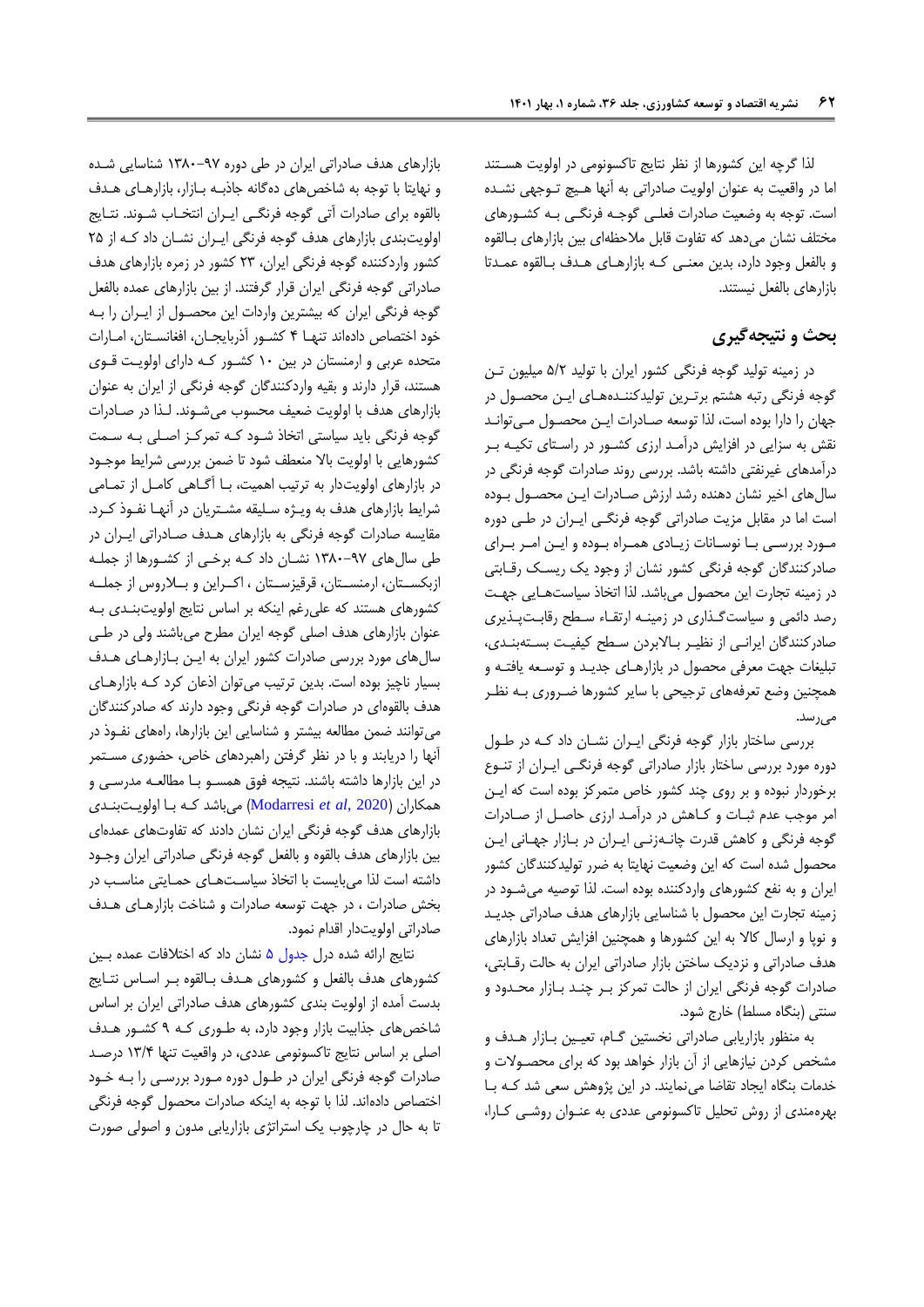استراتژی بلندمدت توسبیه صبنیتی و نهایتبا یبک اسبتراتژی توسبیه صادرات و بازاریابی نیز از جمله ضروریات حتمی در ایس مورد میباشد که قابل پیشنهاد است.

نگرفته ضرورت دارد که با توجه به بازارهای هدف میرفبی شبده ببر اساس نتایج اولویتبندی، استراتژی توسعه صادرات محصولات مبورد نظر مشخص شود تا راهیردهبای عملبی ببرای صبادرکنندگان و نیبز مسئولیس امر در برنامهریزی بازرگانی کشور ارائه شود. همچنبیس یبک

**منابع**

- <span id="page-14-9"></span>1. Agom I., Etim C., and Etuk A. 2012. Analysis of Wholesale Frozen Fish Markets in Calabar, Cross River State, Nigeria. Trends in Agricultural Economics 5: 61-69. DOI[: 10.3923/tae.2012.61.69.](https://dx.doi.org/10.3923/tae.2012.61.69)
- <span id="page-14-4"></span>2. Akbari N.A., Ansari A., and Mortazavi S.A. 2008. Investigating the comparative advantage of agricultural exports (Case study of Isfahan province). Journal of Isfahan University 31: 1-20. (In Persian)
- <span id="page-14-7"></span>3. Ardekani Z., Farhadian H., and Pezeshkirad GH.R. 2017. Determine the Degree of Dairy Industry Development in Iran Provinces; Using Numerical Taxonomy Technique. Quarterly Iranian Journal of Food Science and Technology 14: 51-60. (In Persian)
- <span id="page-14-14"></span>4. Balassa B. 1965. Trade liberalization and "revealed" comparative advantage. The Manchester School of Economics and Social Studies. Manchester.
- <span id="page-14-0"></span>5. Barkhordar F., and Mohammadinejad A. 2018. Factors Influencing Growth of Crop Production and Horticulture Subsectors in Iran. Journal of Agricultural Economics Research 10: 15-32. (In Persian)
- <span id="page-14-8"></span>6. Batmani E., and Zaraatkish S.Y. 2021. The Degree of Development in Kermanshah Province Towns Using Numerical Taxonomy. Journal of Agricultural Economics Research 13: 1-24. (In Persian)
- <span id="page-14-15"></span>7. Brasili A., Epifani P., and Helg R. 2000. On the dynamics of trade patterns, DE ECONOMIST 2: 157-233. DOI: 10.1023/A:1004065229330.
- <span id="page-14-2"></span>8. Du Y.D., Cao H.X., Liu S.Q., Gu X.B., and Cao Y.X. 2017. Response of yield, quality, water and nitrogen use efficiency of tomato to different levels of water and nitrogen under drip irrigation in Northwestern China. Journal of Integrative Agriculture 16: 1153–1161.
- <span id="page-14-16"></span>9. Ebadi J., and Shahiki Tash M.N. 2004. An Investigation of the Structure of Selected Industrial Market of the Iranian Export Commodities, Quarterly Iranian Journal of Trade Studies (Ijts) 8: 33-57. (In Persian)
- <span id="page-14-18"></span>10. Fahimifar J., Valibeigi H., and Abedin M.R. 2004. The Ranking of Target Markets of Selected Petrochemical Products of Iran. Quarterly Iranian Journal of Trade Studies (Ijts) 8: 153-202. (In Persian)
- <span id="page-14-3"></span>11. Food and Agriculture Organization of the United Nations. 2020. Available at [http://WWW.FAO.org.](http://www.fao.org/)
- <span id="page-14-10"></span>12. Ishchukova N., and Smutka L. 2013. Revealed comparative advantage of Russian agricultural exports. Acta Universitatis Agriculture ET Silviculturae Mendelianae Brunensis 104: 941-952. DOI: 10.11118/actaun201361040941.
- <span id="page-14-17"></span>13. Islam S. 2001. Concentration of international trade in high technology products. Applied Economics Letters 8: 95- 97. https://doi.org/10.1080/13504850150204138.
- <span id="page-14-11"></span>14. Laibuni M., and Omiti M. 2014. Market Structure and Price: An empirical analysis of Irish potato markets in Kenya. Kenya.
- <span id="page-14-19"></span>15. Maddala G.C., Dobson S., and Millen E. 1995. Microeconomics, The regulation of monopoly, chap: 10, Press Mc Grawhill Book Company 185-195.
- <span id="page-14-13"></span>16. Mahmodi A., and Vali Beighi H. 2004. Analyzing the relative advantages and prioritizing target markets of Iranian dairy products exports. Selection of lectures and selection of articles of the 9th Non-oil Export Promotion Conference of the country. Tabriz Chamber of Commerce Industries, Mines and Agriculture 154-159. (In Persian)
- <span id="page-14-12"></span>17. Masarah P., David D., and Carlo M. 2018. Assessing market competition and vendors' size and scope on AlphaBay. International Journal of Drug Policy 54: 87-98. DOI: [10.1016/j.drugpo.2018.01.003.](https://doi.org/10.1016/j.drugpo.2018.01.003)
- <span id="page-14-1"></span>18. Mehrabi Boshr Abadi H., and Neshat A. 2010. Investigation of Effective Factors on Iran's Comparative Advantage in Pistachio Export and Ranking of its Target Markets. Iranian Journal of Trade Studies 14: 213-233. (In Persian)
- <span id="page-14-20"></span>19. Modarresi M., Afrasiabi S., Bagheri Garbollagh H., and Khani Kh. 2020. Prioritizing Export Target Markets of Tomato Iran Using Numerical Taxonomy Analysis. Journal of International Bisuness Administration 3: 103-119. (In Persian). DOI: 10.22034/jiba.2020.10749.
- <span id="page-14-6"></span>20. Mojaverian S. M., Ahmadi Kaligi S., and Amin Ravan M. 2016. Determination of Medical Plant Export Target Markets in Iran. Iranian Journal of Agricultural Economics and Development Research 46: 726-737. (In Persian) https://dx.doi.org/10.22059/ijaedr.2021.328785.669074.
- <span id="page-14-5"></span>21. Pakravan M., Mehrabi Boshrabadi H., Ghilanpour A., and Esmaily F. 2011. Studying Iranian Pistachio Export Position: Comparative Advantage and Trading Map Approach. Agricultural Economics and Development 19: 1- 26. (In Persian)